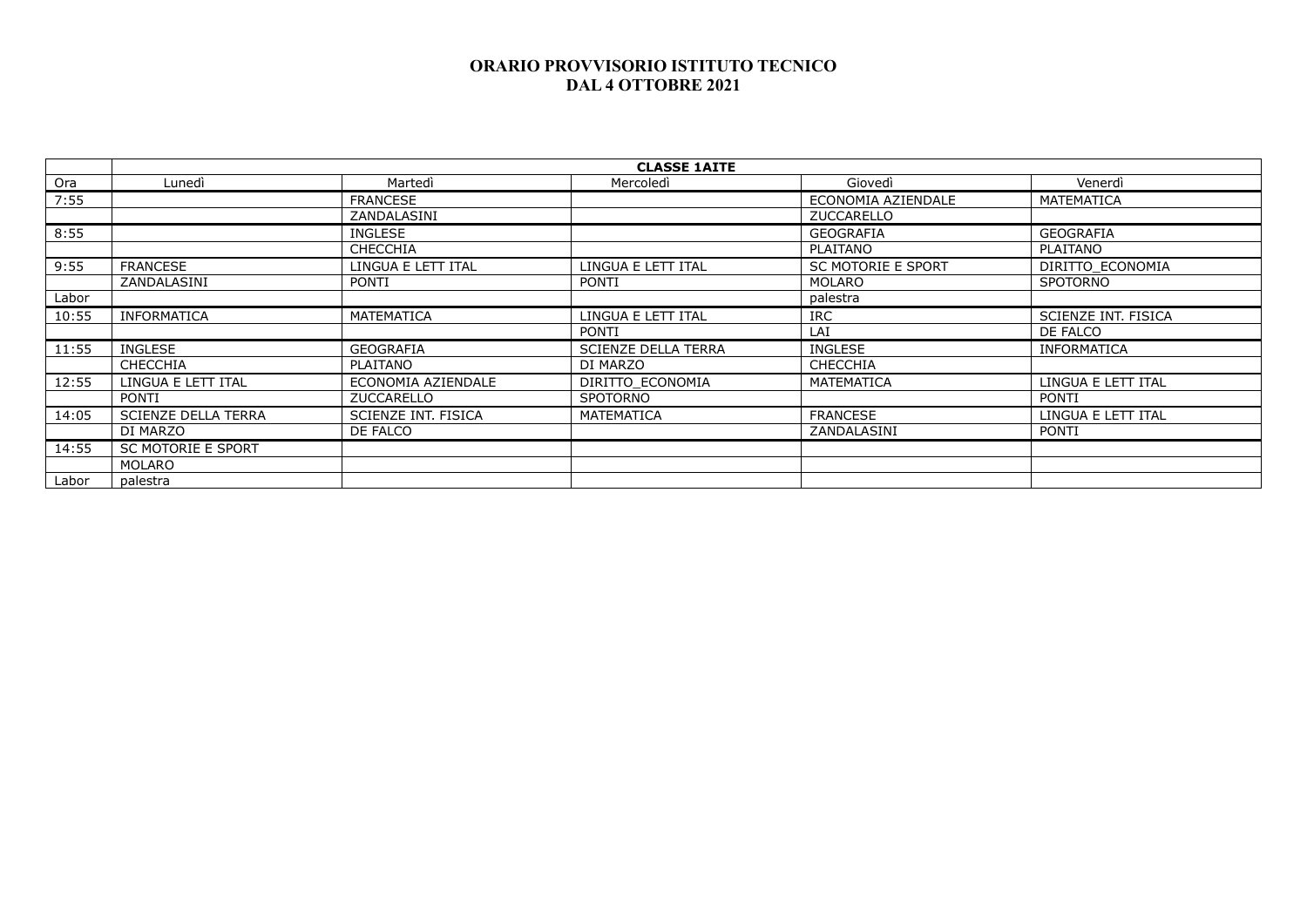|       | <b>CLASSE 2AITE</b>        |                    |                      |                      |                           |  |  |
|-------|----------------------------|--------------------|----------------------|----------------------|---------------------------|--|--|
| Ora   | Lunedì                     | Martedì            | Mercoledì            | Giovedì              | Venerdì                   |  |  |
| 7:55  | <b>FRANCESE</b>            |                    | SC MOTORIE E SPORT   |                      | <b>SC MOTORIE E SPORT</b> |  |  |
|       | ZANDALASINI                |                    | MOLARO               |                      | <b>MOLARO</b>             |  |  |
| Labor |                            |                    | palestra             |                      | palestra                  |  |  |
| 8:55  | <b>GEOGRAFIA</b>           |                    | <b>FRANCESE</b>      |                      | ECONOMIA AZIENDALE        |  |  |
|       | PLAITANO                   |                    | ZANDALASINI          |                      | ZUCCARELLO                |  |  |
| 9:55  | <b>INFORMATICA</b>         | <b>MATEMATICA</b>  | SCIENZE INT BIOLOGIA | <b>GEOGRAFIA</b>     | LINGUA E LETT ITAL        |  |  |
|       |                            |                    | DI MARZO             | PLAITANO             | PONTI                     |  |  |
| 10:55 | LINGUA E LETT ITAL         | <b>INGLESE</b>     | MATEMATICA           | <b>INGLESE</b>       | MATEMATICA                |  |  |
|       | <b>PONTI</b>               | <b>CHECCHIA</b>    |                      | <b>CHECCHIA</b>      |                           |  |  |
| Compr |                            |                    |                      | <b>DIAMANTI</b>      |                           |  |  |
| 11:55 | <b>SCIENZE INT CHIMICA</b> | LINGUA E LETT ITAL | <b>INFORMATICA</b>   | MATEMATICA           | <b>GEOGRAFIA</b>          |  |  |
|       | DI MARZO                   | <b>PONTI</b>       |                      |                      | PLAITANO                  |  |  |
| 12:55 | <b>IRC</b>                 | DIRITTO ECONOMIA   | LINGUA E LETT ITAL   | SCIENZE INT BIOLOGIA | SCIENZE INT CHIMICA       |  |  |
|       | LAI                        | <b>SPOTORNO</b>    | <b>PONTI</b>         | DI MARZO             | DI MARZO                  |  |  |
| 14:05 | LINGUA E LETT ITAL         | ECONOMIA AZIENDALE | LINGUA E LETT ITAL   | DIRITTO ECONOMIA     | INGLESE                   |  |  |
|       | <b>PONTI</b>               | <b>ZUCCARELLO</b>  | <b>PONTI</b>         | <b>SPOTORNO</b>      | <b>CHECCHIA</b>           |  |  |
| 14:55 |                            |                    |                      | <b>FRANCESE</b>      |                           |  |  |
|       |                            |                    |                      | ZANDALASINI          |                           |  |  |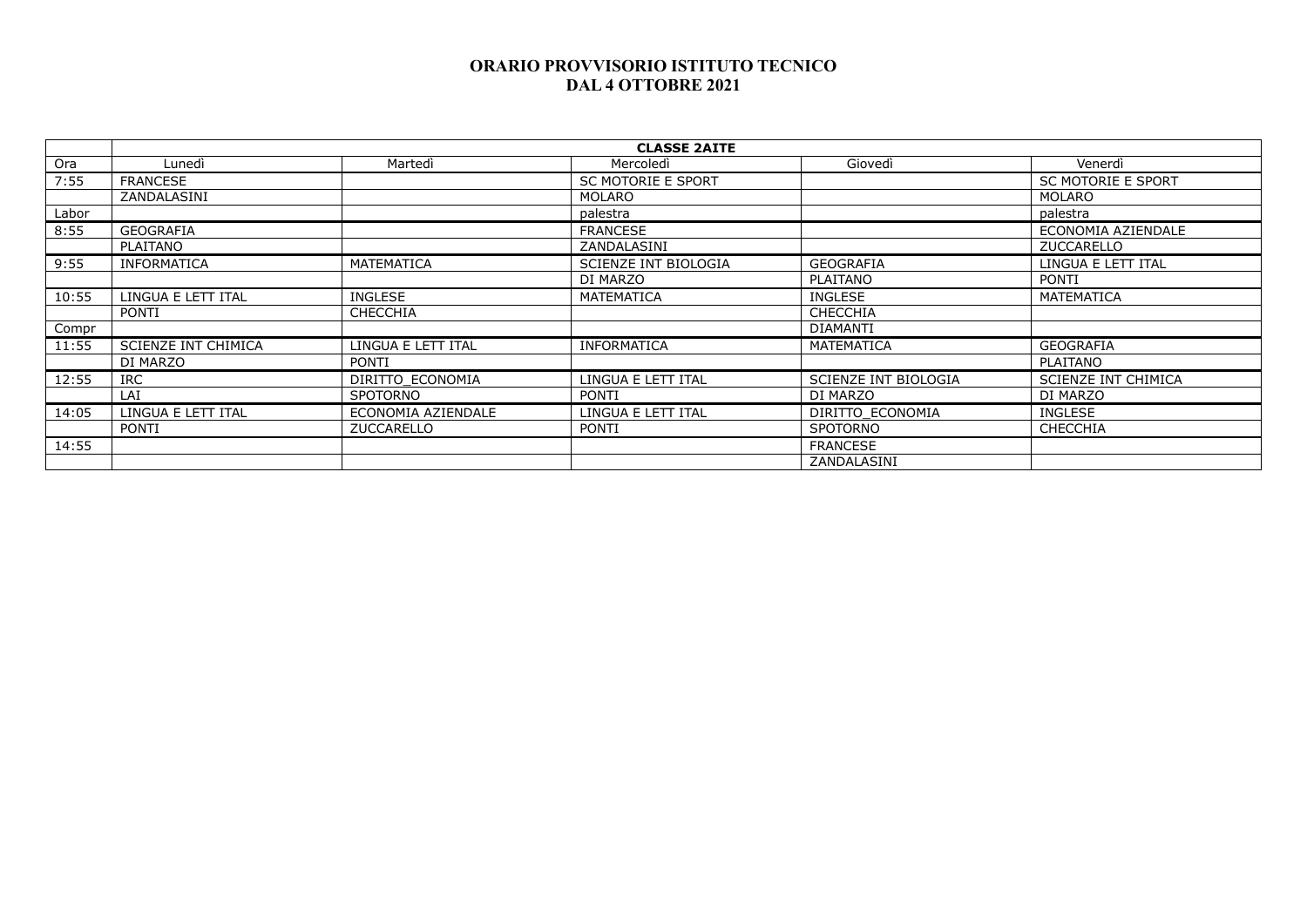|       | <b>CLASSE 1BITE</b>        |                           |                    |                           |                     |  |  |
|-------|----------------------------|---------------------------|--------------------|---------------------------|---------------------|--|--|
| Ora   | Lunedì                     | Martedì                   | Mercoledì          | Giovedì                   | Venerdì             |  |  |
| 7:55  |                            | <b>SC MOTORIE E SPORT</b> |                    | LINGUA E LETT ITAL        | <b>TEDESCO</b>      |  |  |
|       |                            | <b>FERRARIO</b>           |                    | <b>LUNATI</b>             | AMBROSINI           |  |  |
| Labor |                            | palestra                  |                    |                           |                     |  |  |
| 8:55  |                            | <b>INFORMATICA</b>        |                    | <b>MATEMATICA</b>         | LINGUA E LETT ITAL  |  |  |
|       |                            |                           |                    | <b>NAPOLITANO</b>         | LUNATI              |  |  |
| 9:55  | LINGUA E LETT ITAL         | <b>MATEMATICA</b>         | LINGUA E LETT ITAL | <b>INGLESE</b>            | <b>GEOGRAFIA</b>    |  |  |
|       | LUNATI                     | <b>NAPOLITANO</b>         | LUNATI             | POMPONIO                  | PLAITANO            |  |  |
| 10:55 | SCIENZE INT. FISICA        | LINGUA E LETT ITAL        | <b>GEOGRAFIA</b>   | <b>TEDESCO</b>            | INGLESE             |  |  |
|       | DE FALCO                   | LUNATI                    | PLAITANO           | AMBROSINI                 | POMPONIO            |  |  |
| 11:55 | MATEMATICA                 | <b>INGLESE</b>            | DIRITTO ECONOMIA   | SCIENZE DELLA TERRA       | SCIENZE INT. FISICA |  |  |
|       | NAPOLITANO                 | POMPONIO                  | <b>CELA</b>        | DI MARZO                  | DE FALCO            |  |  |
| 12:55 | <b>SCIENZE DELLA TERRA</b> | <b>TEDESCO</b>            | <b>IRC</b>         | <b>SC MOTORIE E SPORT</b> | MATEMATICA          |  |  |
|       | DI MARZO                   | AMBROSINI                 | LAI                | <b>FERRARIO</b>           | NAPOLITANO          |  |  |
| Labor |                            |                           |                    | palestra                  |                     |  |  |
| 14:05 | ECONOMIA AZIENDALE         | <b>GEOGRAFIA</b>          | LINGUA E LETT ITAL | <b>INFORMATICA</b>        | DIRITTO ECONOMIA    |  |  |
|       | CALDERONI                  | PLAITANO                  | LUNATI             |                           | <b>CELA</b>         |  |  |
| 14:55 | ECONOMIA AZIENDALE         |                           |                    |                           |                     |  |  |
|       | CALDERONI                  |                           |                    |                           |                     |  |  |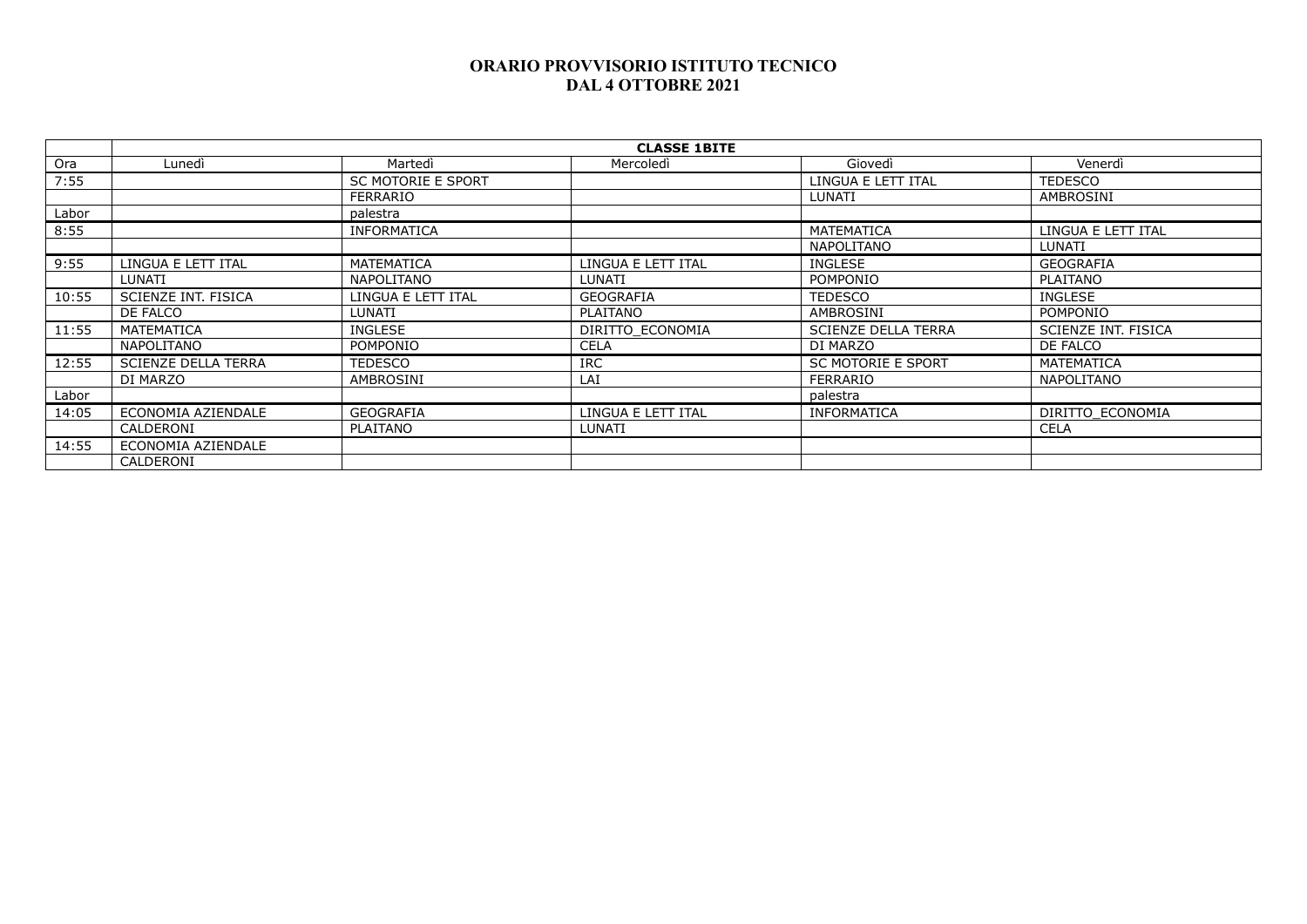|       | <b>CLASSE 2BITE</b>       |                      |                      |                            |                            |  |  |
|-------|---------------------------|----------------------|----------------------|----------------------------|----------------------------|--|--|
| Ora   | Lunedì                    | Martedì              | Mercoledì            | Giovedì                    | Venerdì                    |  |  |
| 7:55  | <b>TEDESCO</b>            |                      | TEDESCO              |                            | LINGUA E LETT ITAL         |  |  |
|       | AMBROSINI                 |                      | AMBROSINI            |                            | <b>BIANCHI</b>             |  |  |
| 8:55  | <b>INGLESE</b>            |                      | MATEMATICA           |                            | <b>SC MOTORIE E SPORT</b>  |  |  |
|       | POMPONIO                  |                      | <b>NAPOLITANO</b>    |                            | <b>FERRARIO</b>            |  |  |
| Labor |                           |                      |                      |                            | palestra                   |  |  |
| 9:55  | <b>GEOGRAFIA</b>          | <b>INFORMATICA</b>   | <b>GEOGRAFIA</b>     | <b>MATEMATICA</b>          | INGLESE                    |  |  |
|       | PLAITANO                  |                      | <b>PLAITANO</b>      | <b>NAPOLITANO</b>          | <b>POMPONIO</b>            |  |  |
| Compr |                           |                      |                      |                            | <b>DIAMANTI</b>            |  |  |
| 10:55 | <b>SC MOTORIE E SPORT</b> | ECONOMIA AZIENDALE   | INGLESE              | <b>SCIENZE INT CHIMICA</b> | <b>SCIENZE INT CHIMICA</b> |  |  |
|       | <b>FERRARIO</b>           | CALDERONI            | <b>POMPONIO</b>      | DI MARZO                   | DI MARZO                   |  |  |
| Labor | palestra                  |                      |                      |                            |                            |  |  |
| 11:55 | DIRITTO ECONOMIA          | ECONOMIA AZIENDALE   | LINGUA E LETT ITAL   | <b>STORIA</b>              | <b>MATEMATICA</b>          |  |  |
|       | <b>CELA</b>               | CALDERONI            | <b>BIANCHI</b>       | <b>BIANCHI</b>             | <b>NAPOLITANO</b>          |  |  |
| 12:55 | LINGUA E LETT ITAL        | <b>STORIA</b>        | LINGUA E LETT ITAL   | DIRITTO ECONOMIA           | <b>GEOGRAFIA</b>           |  |  |
|       | <b>BIANCHI</b>            | <b>BIANCHI</b>       | <b>BIANCHI</b>       | <b>CELA</b>                | <b>PLAITANO</b>            |  |  |
| 14:05 | MATEMATICA                | SCIENZE INT BIOLOGIA | SCIENZE INT BIOLOGIA | <b>TEDESCO</b>             | IRC                        |  |  |
|       | <b>NAPOLITANO</b>         | DI MARZO             | DI MARZO             | AMBROSINI                  | LAI                        |  |  |
| 14:55 |                           |                      |                      | <b>INFORMATICA</b>         |                            |  |  |
|       |                           |                      |                      |                            |                            |  |  |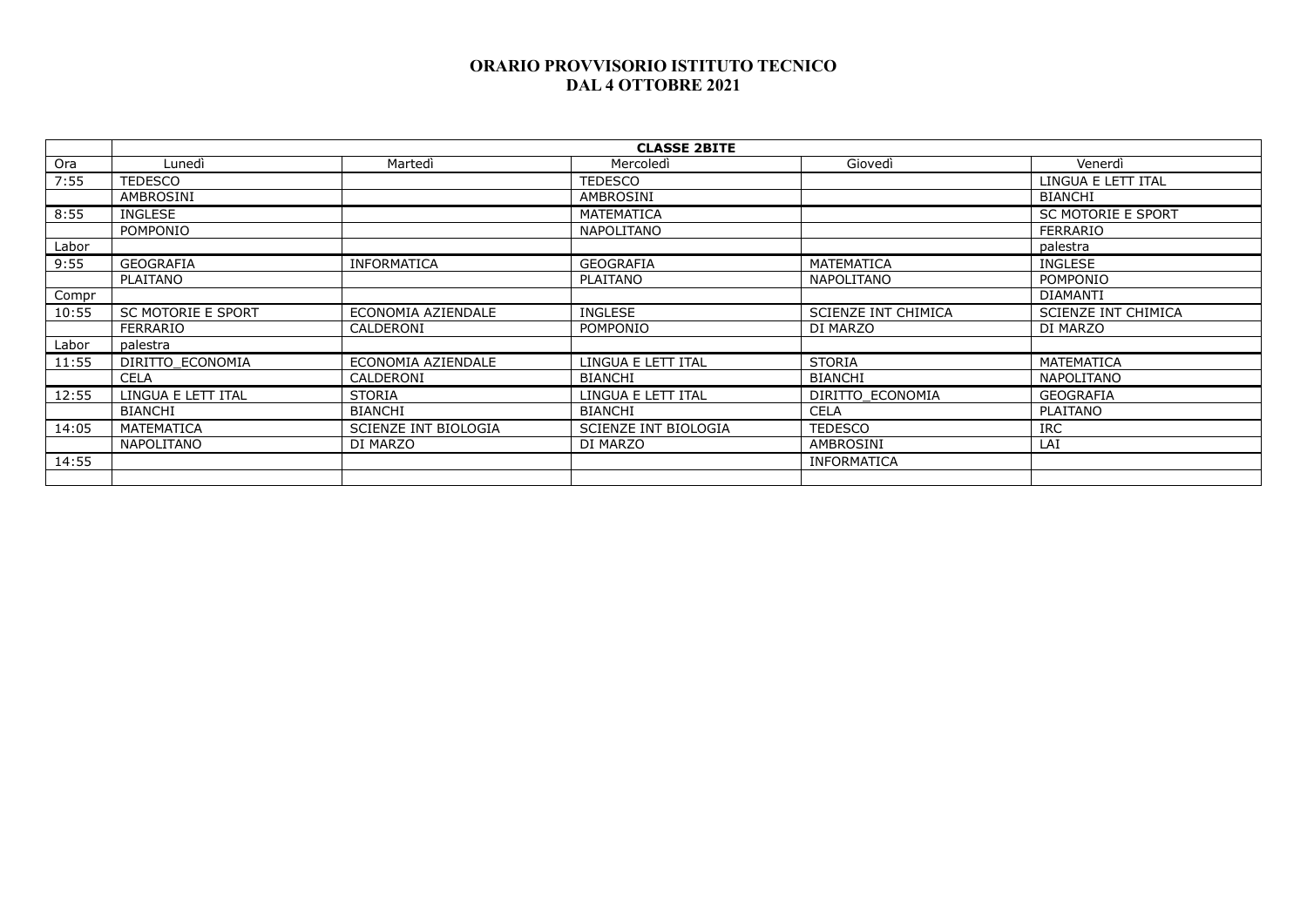|       | <b>CLASSE 1CITE</b>        |                            |                           |                    |                            |  |  |
|-------|----------------------------|----------------------------|---------------------------|--------------------|----------------------------|--|--|
| Ora   | Lunedì                     | Martedì                    | Mercoledì                 | Giovedì            | Venerdì                    |  |  |
| 7:55  |                            | <b>SPAGNOLO</b>            |                           | <b>GEOGRAFIA</b>   | MATEMATICA                 |  |  |
|       |                            | CONSONNI                   |                           | PLAITANO           | PEDRONI                    |  |  |
| 8:55  |                            | <b>MATEMATICA</b>          |                           | <b>SPAGNOLO</b>    | <b>SCIENZE DELLA TERRA</b> |  |  |
|       |                            | PEDRONI                    |                           | CONSONNI           | DI MARZO                   |  |  |
| 9:55  | <b>SC MOTORIE E SPORT</b>  | <b>STORIA</b>              | <b>SC MOTORIE E SPORT</b> | <b>IRC</b>         | SCIENZE INT. FISICA        |  |  |
|       | <b>FERRARIO</b>            |                            | <b>FERRARIO</b>           | LAI                | DE FALCO                   |  |  |
| Labor | palestra                   |                            | palestra                  |                    |                            |  |  |
| 10:55 | <b>GEOGRAFIA</b>           | INGLESE                    | <b>INGLESE</b>            | <b>MATEMATICA</b>  | DIRITTO ECONOMIA           |  |  |
|       | PLAITANO                   | SANTANGELO                 | SANTANGELO                | PEDRONI            | <b>CELA</b>                |  |  |
| 11:55 | <b>INFORMATICA</b>         | <b>SCIENZE INT. FISICA</b> | <b>MATEMATICA</b>         | <b>INFORMATICA</b> | <b>STORIA</b>              |  |  |
|       |                            | DE FALCO                   | <b>PEDRONI</b>            |                    |                            |  |  |
| 12:55 | LINGUA E LETT ITAL         | <b>GEOGRAFIA</b>           | LINGUA E LETT ITAL        | ECONOMIA AZIENDALE | <b>SPAGNOLO</b>            |  |  |
|       |                            | <b>PLAITANO</b>            |                           | CALDERONI          | CONSONNI                   |  |  |
| 14:05 | LINGUA E LETT ITAL         | DIRITTO ECONOMIA           | LINGUA E LETT ITAL        | ECONOMIA AZIENDALE | INGLESE                    |  |  |
|       |                            | <b>CELA</b>                |                           | CALDERONI          | SANTANGELO                 |  |  |
| 14:55 | <b>SCIENZE DELLA TERRA</b> |                            |                           |                    |                            |  |  |
|       | DI MARZO                   |                            |                           |                    |                            |  |  |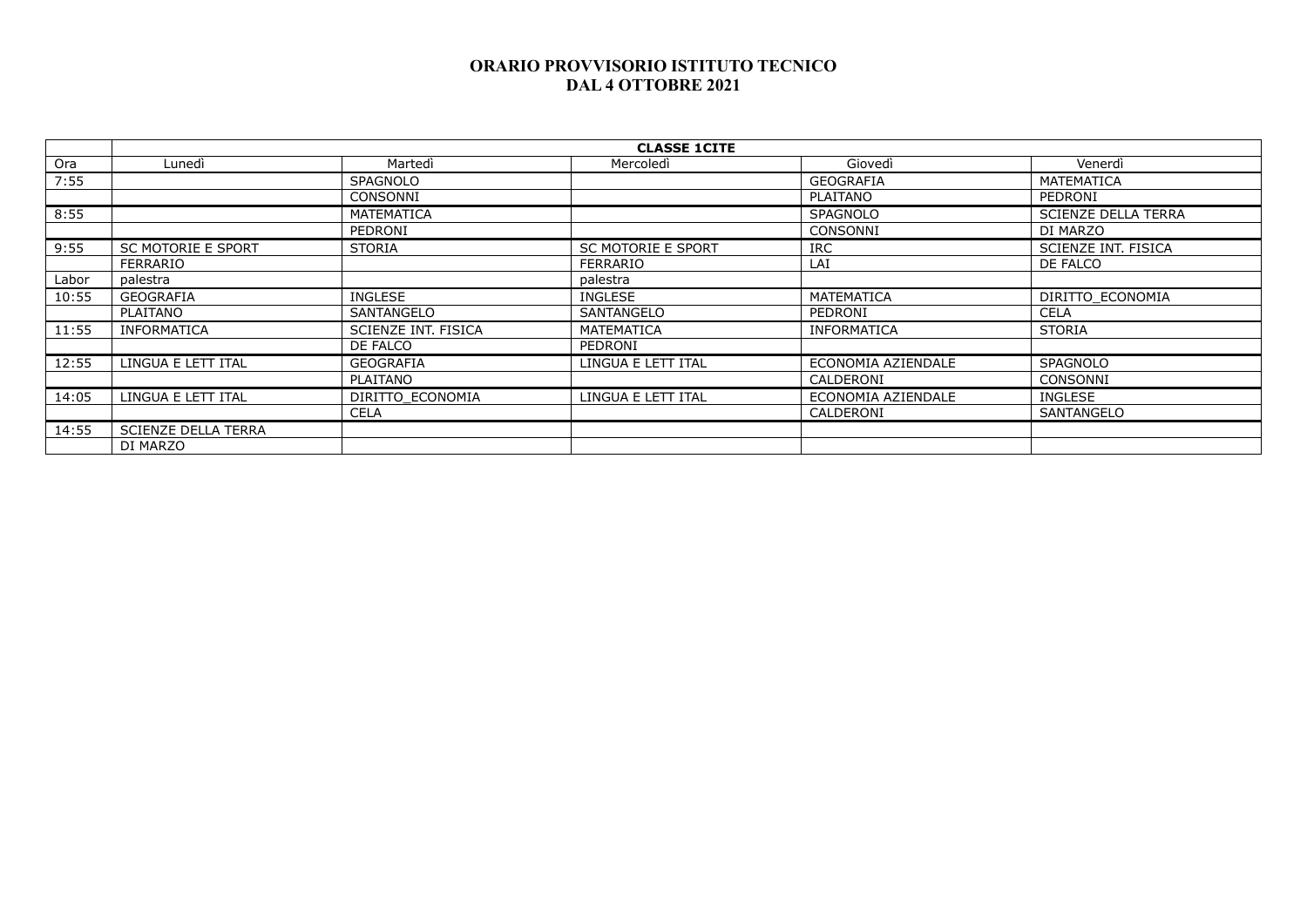|       | <b>CLASSE 2CITE</b> |                             |                     |                             |                     |  |  |
|-------|---------------------|-----------------------------|---------------------|-----------------------------|---------------------|--|--|
| Ora   | Lunedi              | Martedì                     | Mercoledì           | Giovedì                     | Venerdì             |  |  |
| 7:55  | GEOGRAFIA           |                             | <b>GEOGRAFIA</b>    |                             | <b>GEOGRAFIA</b>    |  |  |
|       | PLAITANO            |                             | PLAITANO            |                             | PLAITANO            |  |  |
| 8:55  | <b>MATEMATICA</b>   |                             | SPAGNOLO            |                             | LINGUA E LETT ITAL  |  |  |
|       | <b>NAPOLITANO</b>   |                             | CONSONNI            |                             | <b>GIOVANNINI</b>   |  |  |
| 9:55  | <b>STORIA</b>       | LINGUA E LETT ITAL          | MATEMATICA          | <b>STORIA</b>               | <b>SPAGNOLO</b>     |  |  |
|       | <b>GIOVANNINI</b>   | GIOVANNINI                  | NAPOLITANO          | <b>GIOVANNINI</b>           | CONSONNI            |  |  |
| 10:55 | <b>SPAGNOLO</b>     | SC MOTORIE E SPORT          | SCIENZE INT CHIMICA | MATEMATICA                  | DIRITTO ECONOMIA    |  |  |
|       | CONSONNI            | FERRARIO                    | DI MARZO            | <b>NAPOLITANO</b>           | FAGGIANO            |  |  |
| Labor |                     | palestra                    |                     |                             |                     |  |  |
| 11:55 | ECONOMIA AZIENDALE  | INGLESE                     | LINGUA E LETT ITAL  | INGLESE                     | SCIENZE INT CHIMICA |  |  |
|       | CALDERONI           | SANTANGELO                  | GIOVANNINI          | SANTANGELO                  | DI MARZO            |  |  |
| Compr |                     |                             |                     | <b>DIAMANTI</b>             |                     |  |  |
| 12:55 | ECONOMIA AZIENDALE  | <b>SCIENZE INT BIOLOGIA</b> | LINGUA E LETT ITAL  | <b>INFORMATICA</b>          | INGLESE             |  |  |
|       | CALDERONI           | DI MARZO                    | <b>GIOVANNINI</b>   | INFORMATICA BIENNIO         | SANTANGELO          |  |  |
| 14:05 | <b>INFORMATICA</b>  | <b>IRC</b>                  | DIRITTO ECONOMIA    | <b>SCIENZE INT BIOLOGIA</b> | MATEMATICA          |  |  |
|       |                     | LAI                         | <b>FAGGIANO</b>     | DI MARZO                    | NAPOLITANO          |  |  |
| 14:55 |                     |                             |                     | <b>SC MOTORIE E SPORT</b>   |                     |  |  |
|       |                     |                             |                     | FERRARIO                    |                     |  |  |
| Labor |                     |                             |                     | palestra                    |                     |  |  |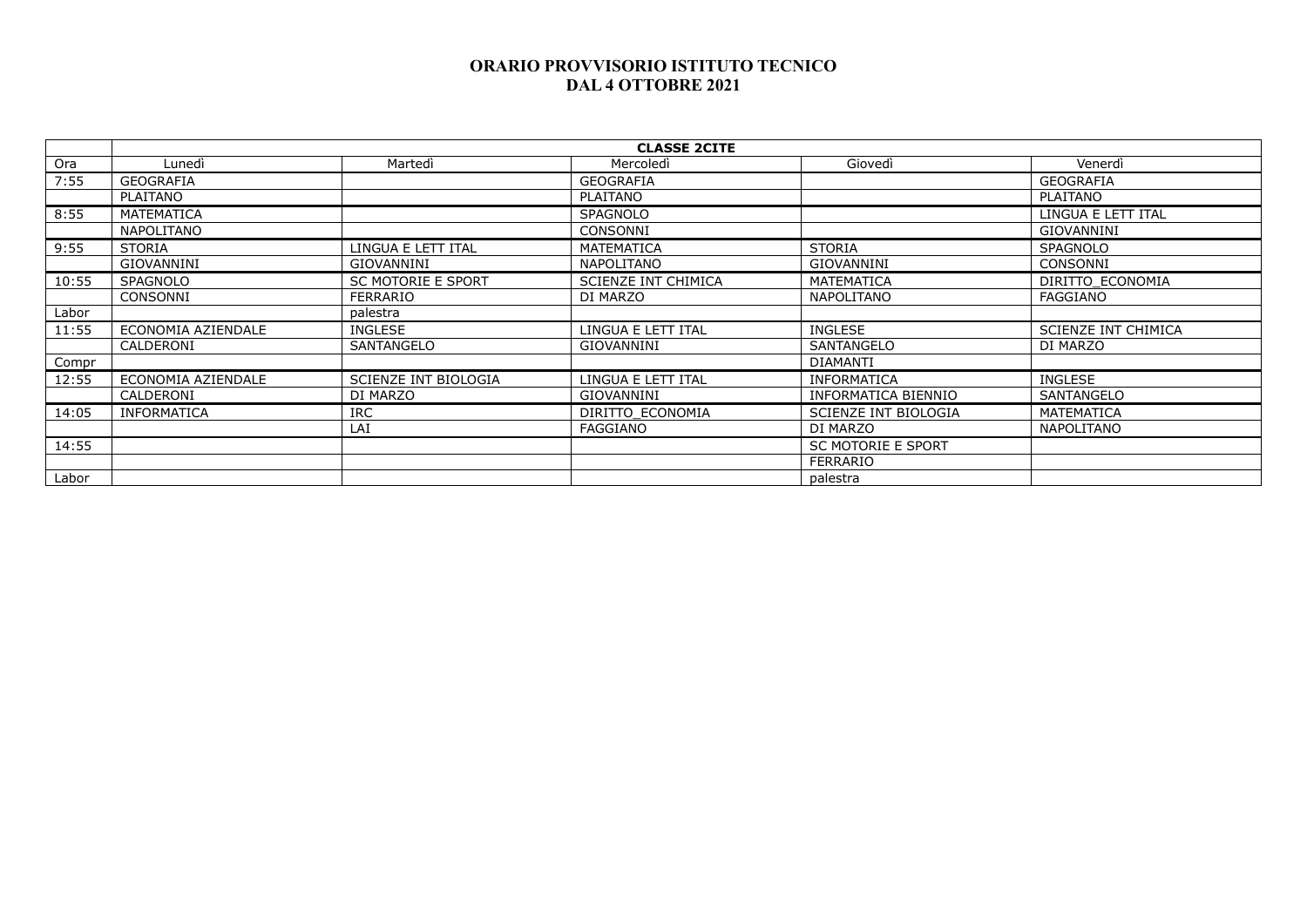|       | <b>CLASSE 1DITE</b>        |                           |                            |                           |                      |  |  |
|-------|----------------------------|---------------------------|----------------------------|---------------------------|----------------------|--|--|
| Ora   | Lunedì                     | Martedì                   | Mercoledì                  | Giovedì                   | Venerdì              |  |  |
| 7:55  |                            | <b>INFORMATICA</b>        |                            | ECONOMIA AZIENDALE        | <b>GEOGRAFIA</b>     |  |  |
|       |                            |                           |                            | BAIGUINI                  |                      |  |  |
| 8:55  |                            | LINGUA E LETT ITAL        |                            | LINGUA E LETT ITAL        | <b>GEOGRAFIA</b>     |  |  |
|       |                            | <b>GRANDE</b>             |                            | GRANDE                    |                      |  |  |
| 9:55  | DIRITTO ECONOMIA           | <b>SC MOTORIE E SPORT</b> | SCIENZE INT. FISICA        | INGLESE                   | MATEMATICA APPLICATA |  |  |
|       | SPOTORNO                   | <b>FERRARIO</b>           | DE FALCO                   | DE MASI                   | <b>TORRE</b>         |  |  |
| Labor |                            | palestra                  |                            |                           |                      |  |  |
| 10:55 | <b>SCIENZE DELLA TERRA</b> | <b>INGLESE</b>            | <b>SCIENZE DELLA TERRA</b> | <b>SPAGNOLO</b>           | <b>STORIA</b>        |  |  |
|       | <b>OCCHIONORELLI</b>       | DE MASI                   | <b>OCCHIONORELLI</b>       | AULETTA                   | <b>GRANDE</b>        |  |  |
| 11:55 | <b>SPAGNOLO</b>            | MATEMATICA APPLICATA      | LINGUA E LETT ITAL         | <b>SPAGNOLO</b>           | <b>IRC</b>           |  |  |
|       | <b>AULETTA</b>             | <b>TORRE</b>              | <b>GRANDE</b>              | AULETTA                   | LAI                  |  |  |
| 12:55 | ECONOMIA AZIENDALE         | LINGUA E LETT ITAL        | MATEMATICA APPLICATA       | DIRITTO ECONOMIA          | <b>INFORMATICA</b>   |  |  |
|       | <b>BAIGUINI</b>            | <b>GRANDE</b>             | <b>TORRE</b>               | SPOTORNO                  |                      |  |  |
| 14:05 | <b>STORIA</b>              | <b>GEOGRAFIA</b>          | MATEMATICA APPLICATA       | <b>SC MOTORIE E SPORT</b> | SCIENZE INT. FISICA  |  |  |
|       | <b>GRANDE</b>              |                           | <b>TORRE</b>               | FERRARIO                  | DE FALCO             |  |  |
| Labor |                            |                           |                            | palestra                  |                      |  |  |
| 14:55 | <b>INGLESE</b>             |                           |                            |                           |                      |  |  |
|       | DE MASI                    |                           |                            |                           |                      |  |  |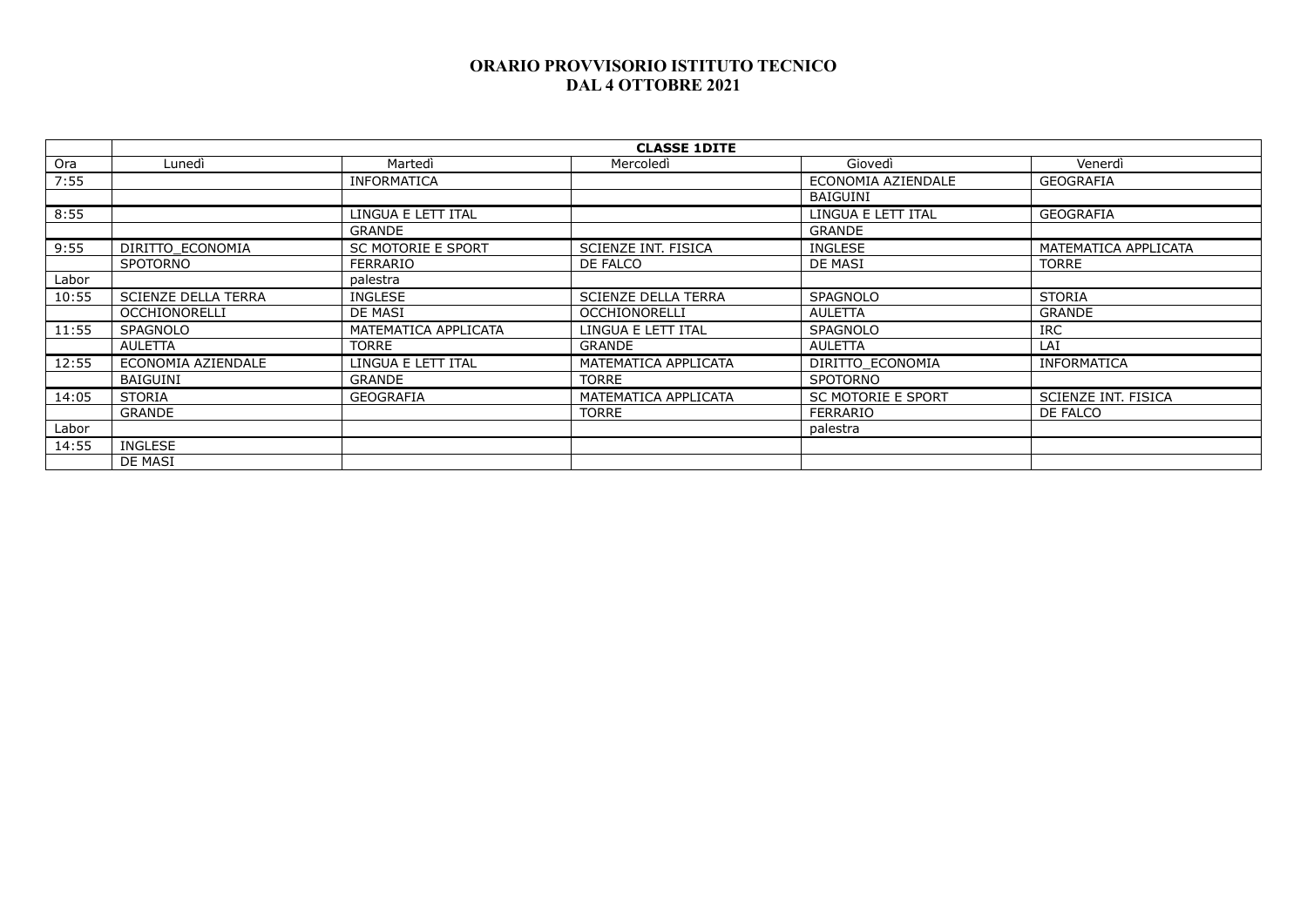|       | <b>CLASSE 2DITE</b>        |                      |                           |                      |                           |  |  |
|-------|----------------------------|----------------------|---------------------------|----------------------|---------------------------|--|--|
| Ora   | Lunedì                     | Martedì              | Mercoledì                 | Giovedì              | Venerdì                   |  |  |
| 7:55  | DIRITTO ECONOMIA           |                      | <b>SC MOTORIE E SPORT</b> |                      | <b>SC MOTORIE E SPORT</b> |  |  |
|       | FAGGIANO                   |                      | FERRARIO                  |                      | FERRARIO                  |  |  |
| Labor |                            |                      | palestra                  |                      | palestra                  |  |  |
| 8:55  | <b>INFORMATICA</b>         |                      | <b>INGLESE</b>            |                      | <b>INGLESE</b>            |  |  |
|       |                            |                      | DE MASI                   |                      | DE MASI                   |  |  |
| 9:55  | <b>SCIENZE INT CHIMICA</b> | LINGUA E LETT ITAL   | SCIENZE INT CHIMICA       | LINGUA E LETT ITAL   | <b>GEOGRAFIA</b>          |  |  |
|       | <b>OCCHIONORELLI</b>       | <b>GRANDE</b>        | <b>OCCHIONORELLI</b>      | GRANDE               |                           |  |  |
| 10:55 | <b>STORIA</b>              | LINGUA E LETT ITAL   | <b>INFORMATICA</b>        | ECONOMIA AZIENDALE   | GEOGRAFIA                 |  |  |
|       | <b>GRANDE</b>              | GRANDE               |                           | BAIGUINI             |                           |  |  |
| 11:55 | MATEMATICA APPLICATA       | GEOGRAFIA            | MATEMATICA APPLICATA      | MATEMATICA APPLICATA | SCIENZE INT BIOLOGIA      |  |  |
|       | TORRE                      |                      | <b>TORRE</b>              | <b>TORRE</b>         | <b>OCCHIONORELLI</b>      |  |  |
| 12:55 | <b>SPAGNOLO</b>            | MATEMATICA APPLICATA | DIRITTO ECONOMIA          | <b>IRC</b>           | SCIENZE INT BIOLOGIA      |  |  |
|       | <b>AULETTA</b>             | <b>TORRE</b>         | FAGGIANO                  | LAI                  | <b>OCCHIONORELLI</b>      |  |  |
| 14:05 | ECONOMIA AZIENDALE         | <b>INGLESE</b>       | LINGUA E LETT ITAL        | <b>SPAGNOLO</b>      | <b>STORIA</b>             |  |  |
|       | <b>BAIGUINI</b>            | DE MASI              | <b>GRANDE</b>             | <b>AULETTA</b>       | <b>GRANDE</b>             |  |  |
| Compr |                            | <b>DIAMANTI</b>      |                           |                      |                           |  |  |
| 14:55 |                            |                      |                           | <b>SPAGNOLO</b>      |                           |  |  |
|       |                            |                      |                           | AULETTA              |                           |  |  |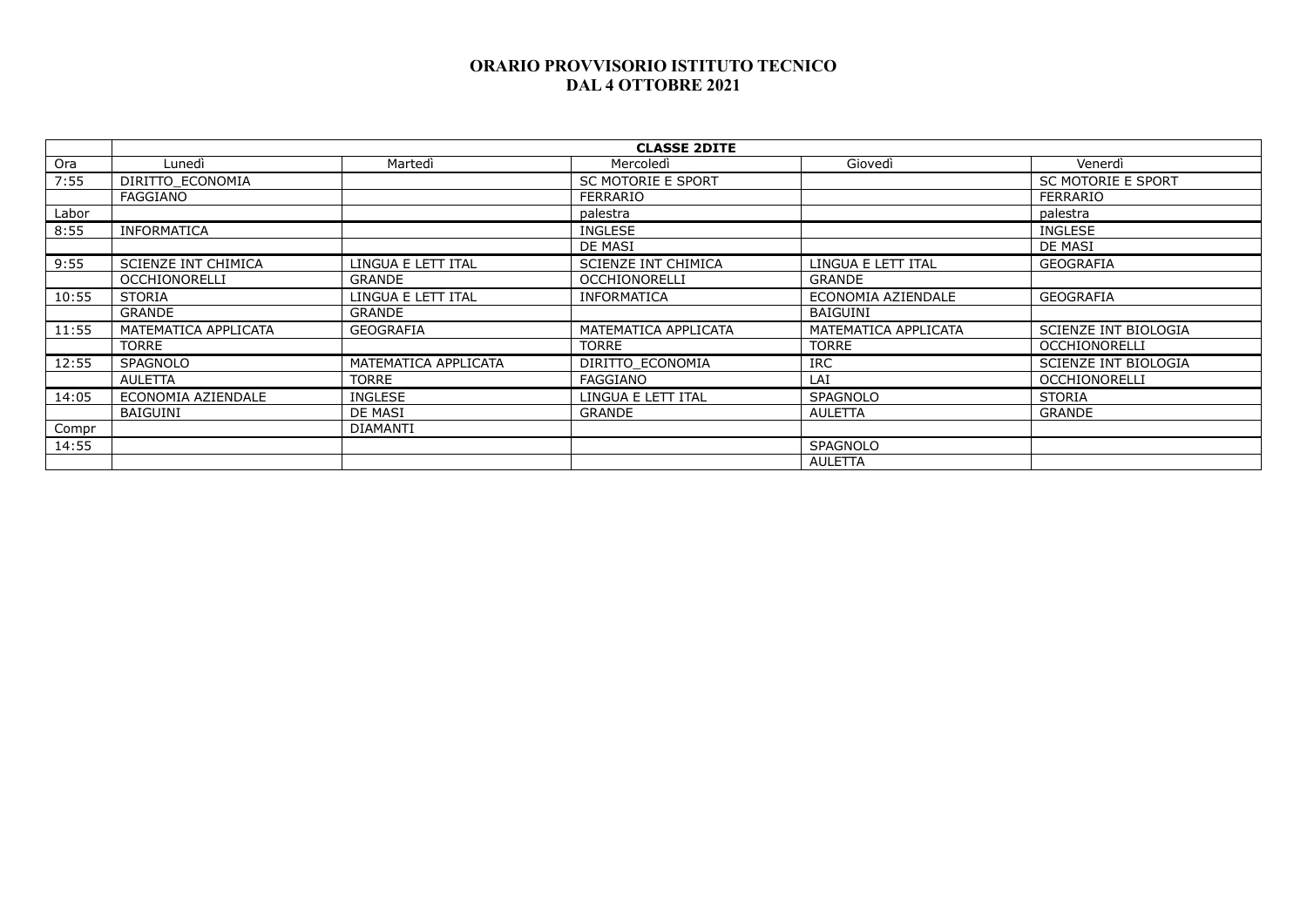| <b>CLASSE 3AAFM</b>       |                      |                      |                           |                      |  |  |
|---------------------------|----------------------|----------------------|---------------------------|----------------------|--|--|
| Lunedì                    | Martedì              | Mercoledì            | Giovedì                   | Venerdì              |  |  |
| <b>SPAGNOLO</b>           | <b>STORIA</b>        |                      | LINGUA E LETT ITAL        | <b>INFORMATICA</b>   |  |  |
| CONSONNI                  | <b>GRANDE</b>        |                      | <b>GRANDE</b>             | <b>OREFICE</b>       |  |  |
| <b>SC MOTORIE E SPORT</b> | MATEMATICA           |                      | <b>INGLESE</b>            | MATEMATICA           |  |  |
| <b>BUSCA</b>              |                      |                      | DI LELLO                  |                      |  |  |
| palestra                  |                      |                      |                           |                      |  |  |
| SC ECON E GIURIDICHE      | INFORMATICA          | <b>SPAGNOLO</b>      | <b>SC MOTORIE E SPORT</b> | ECONOMIA AZIENDALE   |  |  |
| MALAFRONTE                | <b>OREFICE</b>       | CONSONNI             | <b>BUSCA</b>              | <b>BAIGUINI</b>      |  |  |
|                           |                      |                      | palestra                  |                      |  |  |
| MATEMATICA                | <b>INGLESE</b>       | ECONOMIA AZIENDALE   | SC ECON E GIURIDICHE      | ECONOMIA AZIENDALE   |  |  |
|                           | DI LELLO             | BAIGUINI             | <b>MALAFRONTE</b>         | <b>BAIGUINI</b>      |  |  |
| LINGUA E LETT ITAL        | SC ECON E GIURIDICHE | ECONOMIA AZIENDALE   | <b>SPAGNOLO</b>           | SC ECON E GIURIDICHE |  |  |
| <b>GRANDE</b>             | <b>MALAFRONTE</b>    | BAIGUINI             | CONSONNI                  | <b>MALAFRONTE</b>    |  |  |
| LINGUA E LETT ITAL        | ECONOMIA AZIENDALE   | LINGUA E LETT ITAL   | SC ECON E GIURIDICHE      | <b>STORIA</b>        |  |  |
| <b>GRANDE</b>             | <b>BAIGUINI</b>      | <b>GRANDE</b>        | <b>MALAFRONTE</b>         | <b>GRANDE</b>        |  |  |
| <b>INGLESE</b>            | ECONOMIA AZIENDALE   | SC ECON E GIURIDICHE |                           |                      |  |  |
| DI LELLO                  | BAIGUINI             | MALAFRONTE           |                           |                      |  |  |
|                           |                      | <b>IRC</b>           |                           |                      |  |  |
|                           |                      | LAI                  |                           |                      |  |  |
|                           |                      |                      |                           |                      |  |  |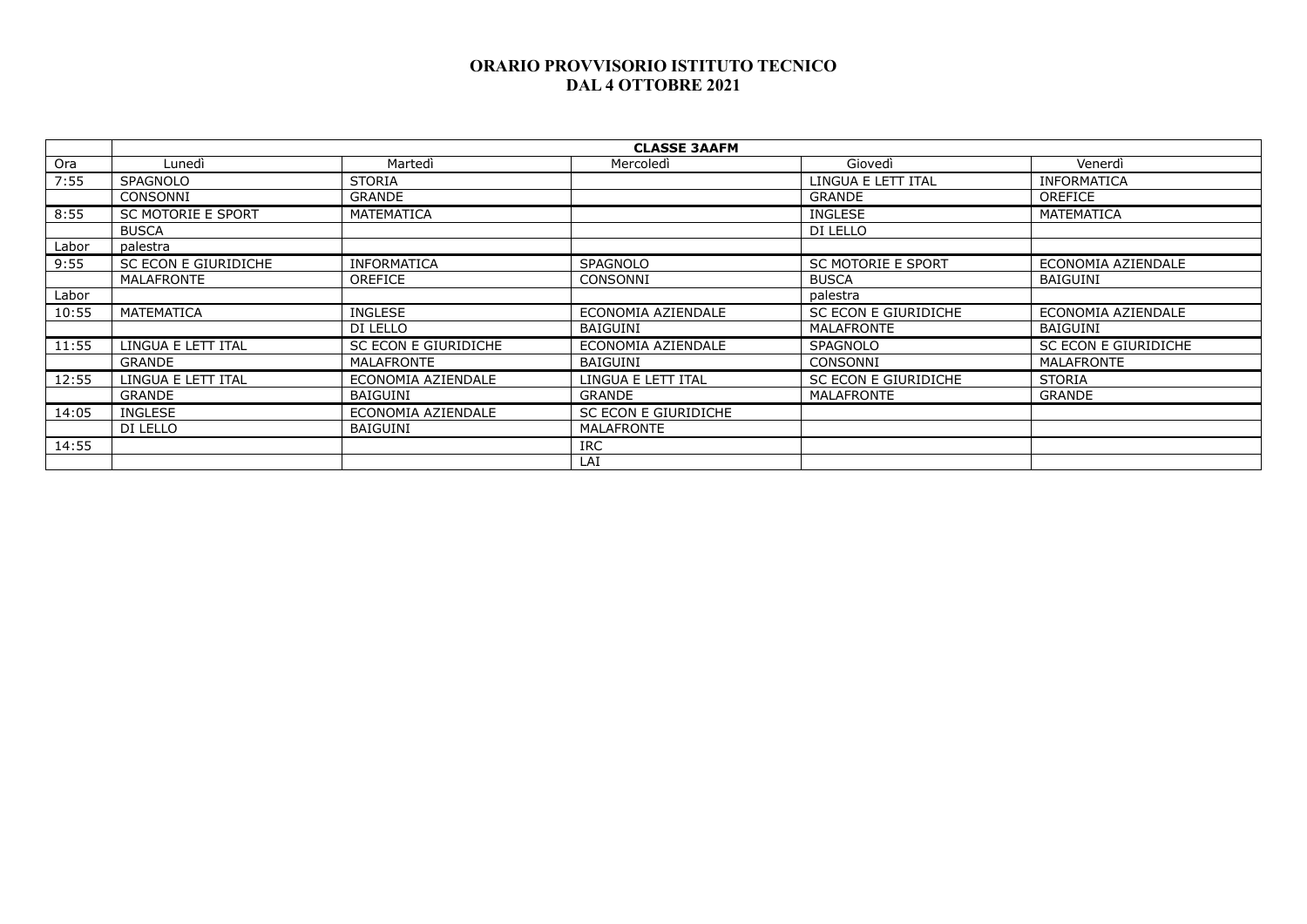|       |                           |                           | <b>CLASSE 4AAFM</b>       |                           |                           |
|-------|---------------------------|---------------------------|---------------------------|---------------------------|---------------------------|
| Ora   | Lunedì                    | Martedì                   | Mercoledì                 | Giovedì                   | Venerdì                   |
| 7:55  | LINGUA E LETT ITAL        | <b>STORIA</b>             |                           | <b>STORIA</b>             | <b>INGLESE</b>            |
|       | GIOVANNINI                | GIOVANNINI                |                           | <b>GIOVANNINI</b>         | POMPONIO                  |
| 8:55  | LINGUA E LETT ITAL        | <b>INFORMATICA</b>        |                           | SC ECON E GIURIDICHE      | <b>INFORMATICA</b>        |
|       | GIOVANNINI                | <b>OREFICE</b>            |                           | <b>MALAFRONTE</b>         | <b>OREFICE</b>            |
| 9:55  | <b>SC MOTORIE E SPORT</b> | MATEMATICA APPLICATA      | INGLESE                   | ECONOMIA AZIENDALE        | ECONOMIA AZIENDALE        |
|       | <b>BUSCA</b>              | TRIPARI                   | <b>POMPONIO</b>           | <b>ACANFORA</b>           | <b>ACANFORA</b>           |
| Labor | palestra                  |                           |                           |                           |                           |
| 10:55 | MATEMATICA APPLICATA      | FRANCESE TEDESCO SPAGNOLO | LINGUA E LETT ITAL        | FRANCESE TEDESCO SPAGNOLO | LINGUA E LETT ITAL        |
|       | TRIPARI                   | ZANDALASINI RASO CONSONNI | GIOVANNINI                | ZANDALASINI RASO CONSONNI | GIOVANNINI                |
| 11:55 | ECONOMIA AZIENDALE        | ECONOMIA AZIENDALE        | ECONOMIA AZIENDALE        | <b>IRC</b>                | FRANCESE TEDESCO SPAGNOLO |
|       | ACANFORA                  | <b>ACANFORA</b>           | <b>ACANFORA</b>           | LAI                       | ZANDALASINI RASO CONSONNI |
| 12:55 | ECONOMIA AZIENDALE        | <b>INGLESE</b>            | ECONOMIA AZIENDALE        | MATEMATICA APPLICATA      | SC ECON E GIURIDICHE      |
|       | <b>ACANFORA</b>           | <b>POMPONIO</b>           | <b>ACANFORA</b>           | TRIPARI                   | MALAFRONTE                |
| Compr |                           | DIAMANTI                  |                           |                           |                           |
| 14:05 | SC ECON E GIURIDICHE      |                           | <b>SC MOTORIE E SPORT</b> |                           |                           |
|       | MALAFRONTE                |                           | <b>BUSCA</b>              |                           |                           |
| Labor |                           |                           | palestra                  |                           |                           |
| 14:55 | SC ECON E GIURIDICHE      |                           | SC ECON E GIURIDICHE      |                           |                           |
|       | MALAFRONTE                |                           | MALAFRONTE                |                           |                           |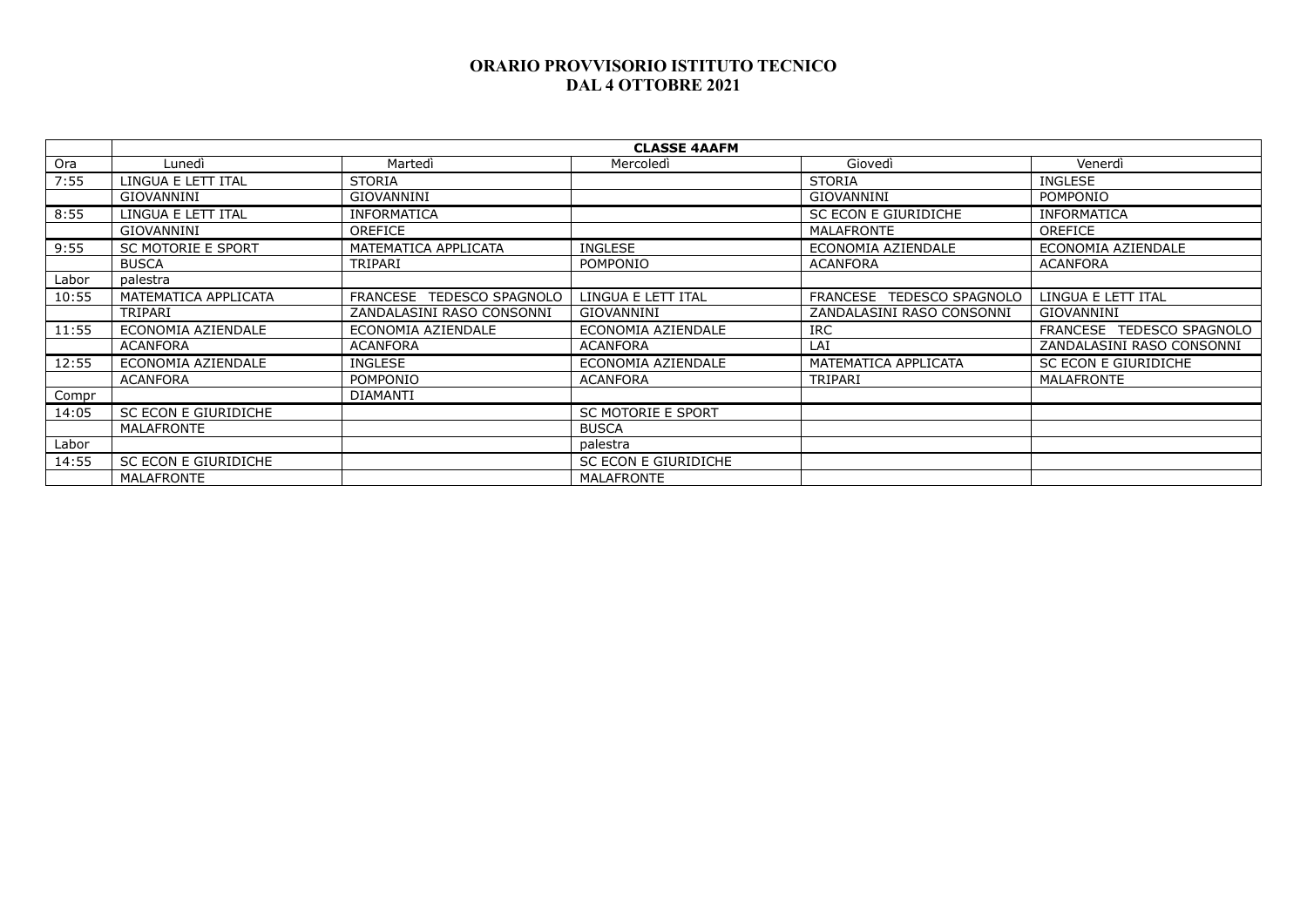|       | <b>CLASSE 5AAFM</b>       |                      |                           |                      |                      |  |  |
|-------|---------------------------|----------------------|---------------------------|----------------------|----------------------|--|--|
| Ora   | Lunedì                    | Martedì              | Mercoledì                 | Giovedì              | Venerdì              |  |  |
| 7:55  | <b>INGLESE</b>            | ECONOMIA AZIENDALE   | ECONOMIA AZIENDALE        | ECONOMIA AZIENDALE   |                      |  |  |
|       | SANTANGELO                | PETRUCCIANI          | PETRUCCIANI               | PETRUCCIANI          |                      |  |  |
| 8:55  | MATEMATICA                | <b>FRANCESE</b>      | ECONOMIA AZIENDALE        | ECONOMIA AZIENDALE   |                      |  |  |
|       |                           | ZANDALASINI          | PETRUCCIANI               | PETRUCCIANI          |                      |  |  |
| 9:55  | <b>IRC</b>                | <b>FRANCESE</b>      | LINGUA E LETT ITAL        | SC ECON E GIURIDICHE | <b>STORIA</b>        |  |  |
|       | LAI                       | ZANDALASINI          | <b>GIOVANNINI</b>         | <b>MALAFRONTE</b>    | GIOVANNINI           |  |  |
| 10:55 | <b>STORIA</b>             | LINGUA E LETT ITAL   | <b>SC MOTORIE E SPORT</b> | LINGUA E LETT ITAL   | INGLESE              |  |  |
|       | GIOVANNINI                | <b>GIOVANNINI</b>    | <b>MOLARO</b>             | GIOVANNINI           | SANTANGELO           |  |  |
| Labor |                           |                      | palestra                  |                      |                      |  |  |
| 11:55 | SC ECON E GIURIDICHE      | MATEMATICA           | SC ECON E GIURIDICHE      | LINGUA E LETT ITAL   | MATEMATICA           |  |  |
|       | MALAFRONTE                |                      | MALAFRONTE                | GIOVANNINI           |                      |  |  |
| 12:55 | SC ECON E GIURIDICHE      | SC ECON E GIURIDICHE | <b>INGLESE</b>            | <b>FRANCESE</b>      | ECONOMIA AZIENDALE   |  |  |
|       | MALAFRONTE                | MALAFRONTE           | SANTANGELO                | ZANDALASINI          | PETRUCCIANI          |  |  |
| 14:05 | <b>SC MOTORIE E SPORT</b> |                      |                           |                      | SC ECON E GIURIDICHE |  |  |
|       | <b>MOLARO</b>             |                      |                           |                      | MALAFRONTE           |  |  |
| Labor | palestra                  |                      |                           |                      |                      |  |  |
| 14:55 | ECONOMIA AZIENDALE        |                      |                           |                      | ECONOMIA AZIENDALE   |  |  |
|       | PETRUCCIANI               |                      |                           |                      | PETRUCCIANI          |  |  |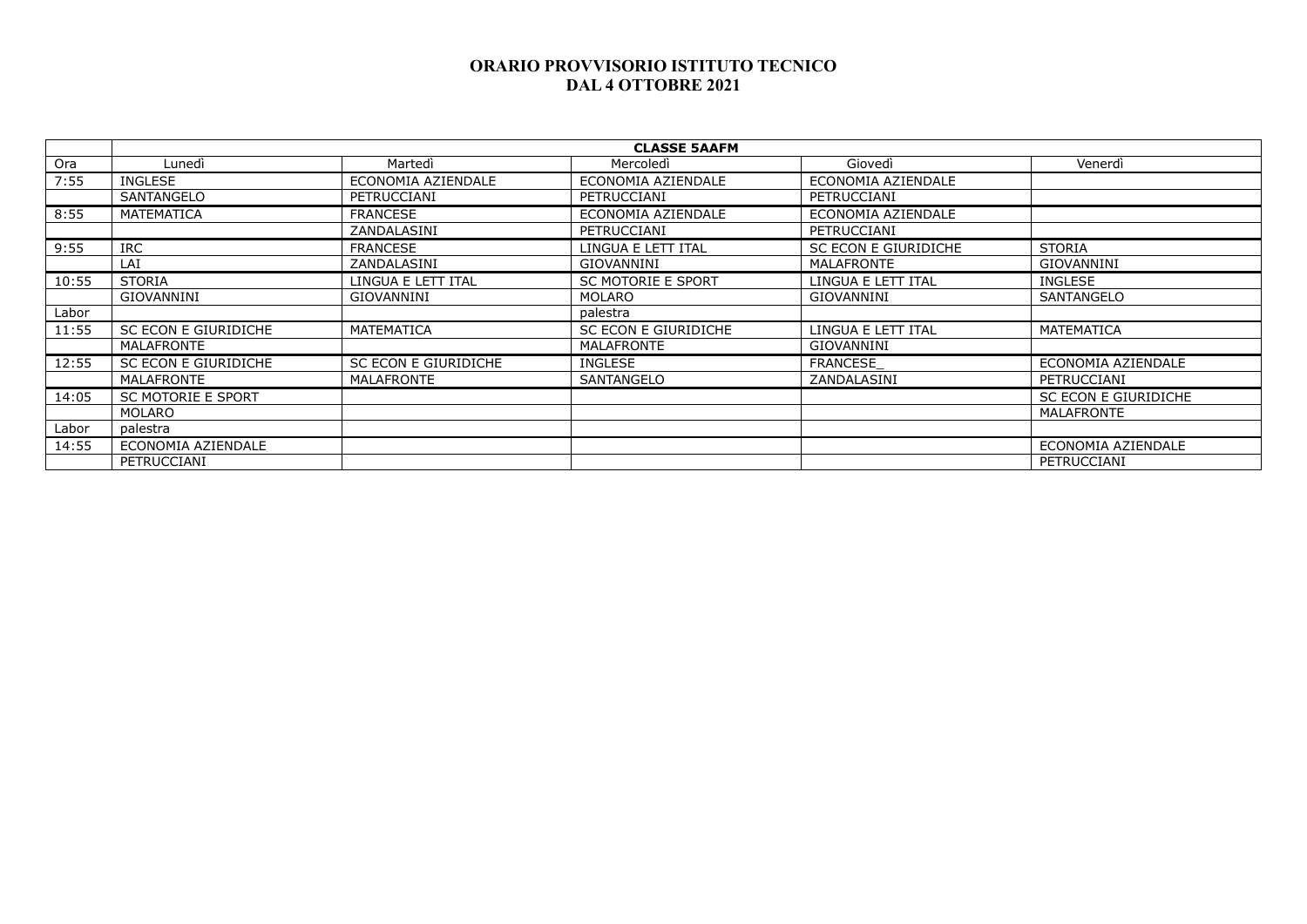|       | <b>CLASSE 3BAFM</b>     |                           |                      |                      |                           |  |
|-------|-------------------------|---------------------------|----------------------|----------------------|---------------------------|--|
| Ora   | Lunedì                  | Martedì                   | Mercoledì            | Giovedì              | Venerdì                   |  |
| 7:55  | LINGUA E LETT ITAL      | MATEMATICA                |                      | MATEMATICA           | <b>FRANCESE TEDESCO</b>   |  |
|       | LUNATI                  | <b>NAPOLITANO</b>         |                      | <b>NAPOLITANO</b>    | ZANDALASINI RASO          |  |
| 8:55  | <b>FRANCESE TEDESCO</b> | ECONOMIA AZIENDALE        |                      | <b>INGLESE</b>       | <b>FRANCESE TEDESCO</b>   |  |
|       | ZANDALASINI RASO        | PETRUCCIANI               |                      | POMPONIO             | ZANDALASINI RASO          |  |
| 9:55  | SC ECON E GIURIDICHE    | <b>STORIA</b>             | SC ECON E GIURIDICHE | LINGUA E LETT ITAL   | <b>STORIA</b>             |  |
|       | <b>CELA</b>             | LUNATI                    | <b>CELA</b>          | LUNATI               | LUNATI                    |  |
| 10:55 | <b>INGLESE</b>          | <b>INFORMATICA</b>        | SC ECON E GIURIDICHE | LINGUA E LETT ITAL   | <b>SC MOTORIE E SPORT</b> |  |
|       | POMPONIO                | <b>OREFICE</b>            | <b>CELA</b>          | LUNATI               | <b>FERRARIO</b>           |  |
| Labor |                         |                           |                      |                      | palestra                  |  |
| 11:55 | ECONOMIA AZIENDALE      | <b>SC MOTORIE E SPORT</b> | ECONOMIA AZIENDALE   | SC ECON E GIURIDICHE | ECONOMIA AZIENDALE        |  |
|       | PETRUCCIANI             | <b>FERRARIO</b>           | PETRUCCIANI          | <b>CELA</b>          | PETRUCCIANI               |  |
| Labor |                         | palestra                  |                      |                      |                           |  |
| 12:55 | <b>MATEMATICA</b>       | SC ECON E GIURIDICHE      | ECONOMIA AZIENDALE   | <b>INFORMATICA</b>   | SC ECON E GIURIDICHE      |  |
|       | <b>NAPOLITANO</b>       | <b>CELA</b>               | PETRUCCIANI          | <b>OREFICE</b>       | <b>CELA</b>               |  |
| 14:05 | ECONOMIA AZIENDALE      | <b>INGLESE</b>            | <b>IRC</b>           |                      |                           |  |
|       | PETRUCCIANI             | <b>POMPONIO</b>           | LAI                  |                      |                           |  |
| 14:55 |                         |                           | LINGUA E LETT ITAL   |                      |                           |  |
|       |                         |                           | LUNATI               |                      |                           |  |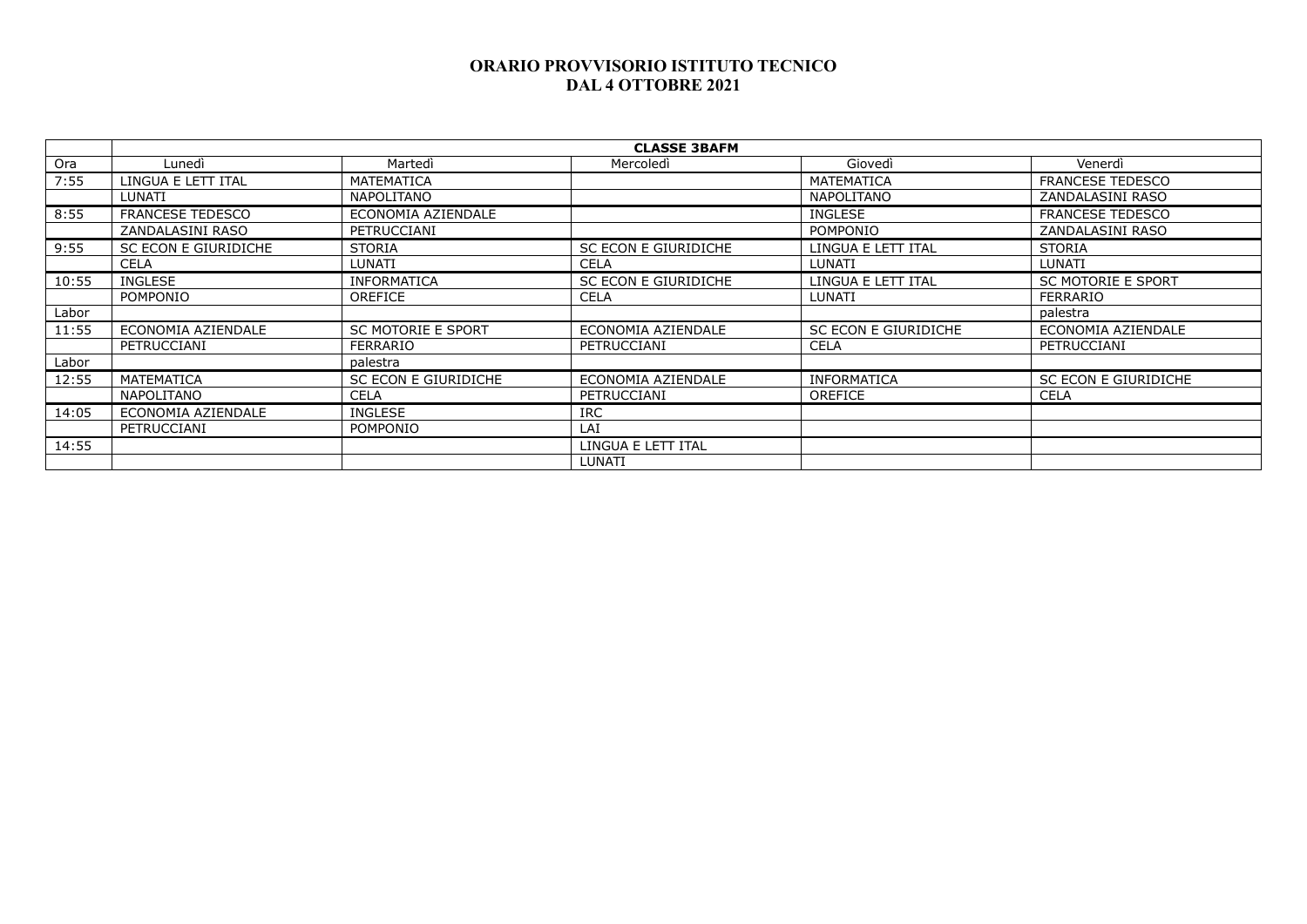|       | <b>CLASSE 5BAFM</b>       |                      |                      |                           |                      |  |
|-------|---------------------------|----------------------|----------------------|---------------------------|----------------------|--|
| Ora   | Lunedì                    | Martedì              | Mercoledì            | Giovedì                   | Venerdì              |  |
| 7:55  | SC ECON E GIURIDICHE      | SC ECON E GIURIDICHE | <b>INGLESE</b>       | <b>INGLESE</b>            |                      |  |
|       | <b>BUDA</b>               | <b>BUDA</b>          | POMPONIO             | POMPONIO                  |                      |  |
| 8:55  | <b>SC MOTORIE E SPORT</b> | TEDESCO SPAGNOLO     | SC ECON E GIURIDICHE | SC ECON E GIURIDICHE      |                      |  |
|       | <b>FERRARIO</b>           | AMBROSINI CONSONNI   | <b>BUDA</b>          | <b>BUDA</b>               |                      |  |
| Labor | palestra                  |                      |                      |                           |                      |  |
| 9:55  | <b>INGLESE</b>            | TEDESCO SPAGNOLO     | SC ECON E GIURIDICHE | ECONOMIA AZIENDALE        | LINGUA E LETT ITAL   |  |
|       | POMPONIO                  | AMBROSINI CONSONNI   | <b>BUDA</b>          | <b>ZUCCARELLO</b>         | <b>BIANCHI</b>       |  |
| 10:55 | MATEMATICA                | MATEMATICA           | <b>STORIA</b>        | LINGUA E LETT ITAL        | ECONOMIA AZIENDALE   |  |
|       | <b>NAPOLITANO</b>         | NAPOLITANO           | <b>BIANCHI</b>       | <b>BIANCHI</b>            | ZUCCARELLO           |  |
| 11:55 | ECONOMIA AZIENDALE        | <b>STORIA</b>        | ECONOMIA AZIENDALE   | <b>SC MOTORIE E SPORT</b> | ECONOMIA AZIENDALE   |  |
|       | ZUCCARELLO                | <b>BIANCHI</b>       | ZUCCARELLO           | FERRARIO                  | ZUCCARELLO           |  |
| Labor |                           |                      |                      | palestra                  |                      |  |
| 12:55 | ECONOMIA AZIENDALE        | <b>IRC</b>           | ECONOMIA AZIENDALE   | <b>TEDESCO SPAGNOLO</b>   | ECONOMIA AZIENDALE   |  |
|       | <b>ZUCCARELLO</b>         | LO PARO              | ZUCCARELLO           | AMBROSINI CONSONNI        | ZUCCARELLO           |  |
| 14:05 | LINGUA E LETT ITAL        |                      |                      |                           | SC ECON E GIURIDICHE |  |
|       | <b>BIANCHI</b>            |                      |                      |                           | <b>BUDA</b>          |  |
| 14:55 | LINGUA E LETT ITAL        |                      |                      |                           | MATEMATICA           |  |
|       | <b>BIANCHI</b>            |                      |                      |                           | <b>NAPOLITANO</b>    |  |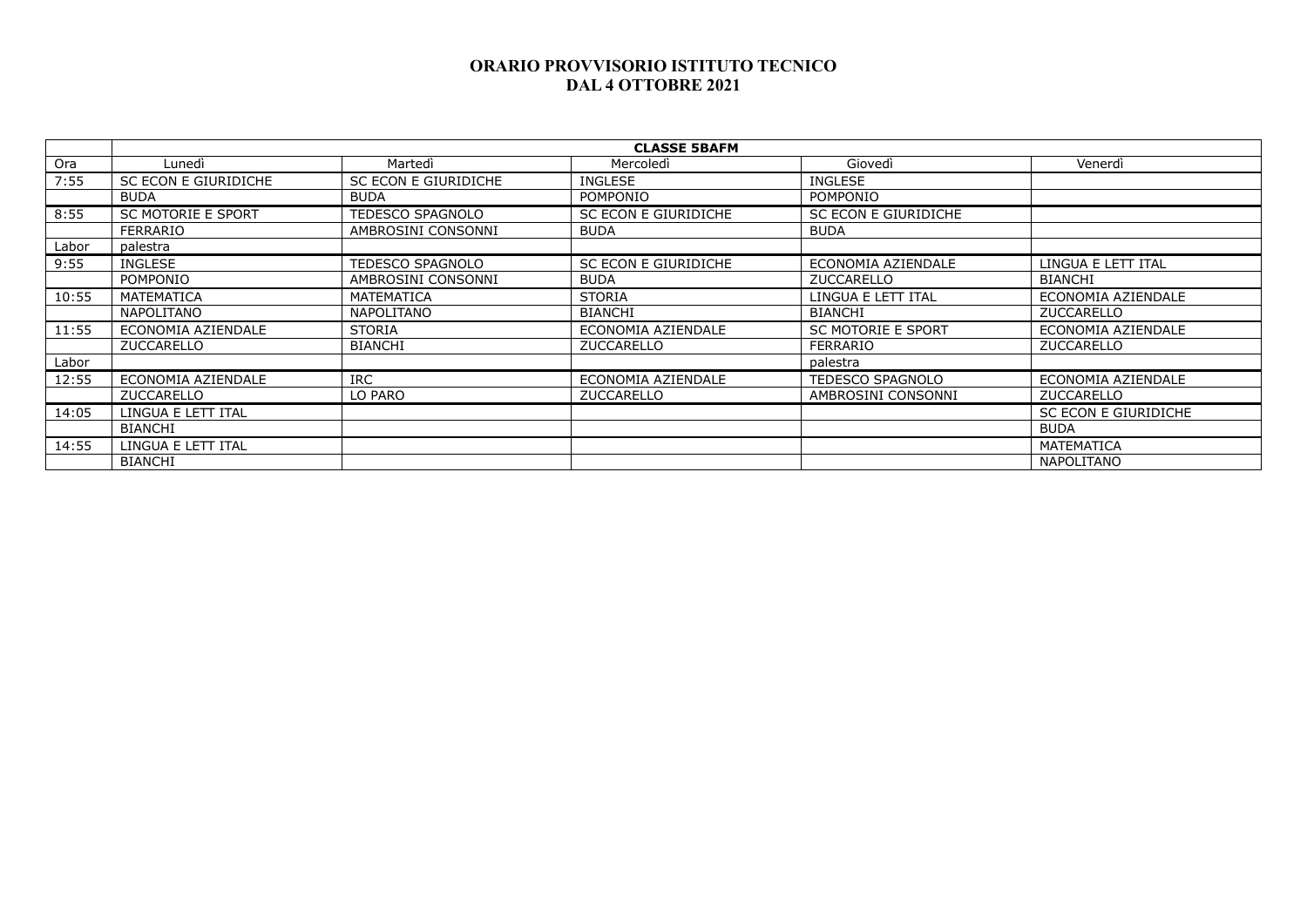|       | <b>CLASSE 5CAFM</b>       |                      |                      |                      |                           |
|-------|---------------------------|----------------------|----------------------|----------------------|---------------------------|
| Ora   | Lunedì                    | Martedì              | Mercoledì            | Giovedì              | Venerdì                   |
| 7:55  | <b>SC MOTORIE E SPORT</b> | LINGUA E LETT ITAL   | SC ECON E GIURIDICHE | <b>INGLESE</b>       |                           |
|       | <b>FERRARIO</b>           | <b>LUNATI</b>        | <b>BUDA</b>          | <b>CHECCHIA</b>      |                           |
| Labor | palestra                  |                      |                      |                      |                           |
| 8:55  | <b>STORIA</b>             | <b>SPAGNOLO</b>      | <b>MATEMATICA</b>    | <b>STORIA</b>        |                           |
|       | LUNATI                    | CONSONNI             | PEDRONI              | LUNATI               |                           |
| 9:55  | SC ECON E GIURIDICHE      | <b>SPAGNOLO</b>      | ECONOMIA AZIENDALE   | <b>MATEMATICA</b>    | <b>SC MOTORIE E SPORT</b> |
|       | <b>BUDA</b>               | <b>CONSONNI</b>      | <b>ACANFORA</b>      | PEDRONI              | <b>FERRARIO</b>           |
| Labor |                           |                      |                      |                      | palestra                  |
| 10:55 | ECONOMIA AZIENDALE        | SC ECON E GIURIDICHE | ECONOMIA AZIENDALE   | SC ECON E GIURIDICHE | LINGUA E LETT ITAL        |
|       | <b>ACANFORA</b>           | <b>BUDA</b>          | <b>ACANFORA</b>      | <b>BUDA</b>          | <b>LUNATI</b>             |
| 11:55 | <b>IRC</b>                | SC ECON E GIURIDICHE | LINGUA E LETT ITAL   | ECONOMIA AZIENDALE   | <b>INGLESE</b>            |
|       | LO PARO                   | <b>BUDA</b>          | LUNATI               | <b>ACANFORA</b>      | <b>CHECCHIA</b>           |
| 12:55 | <b>INGLESE</b>            | ECONOMIA AZIENDALE   | LINGUA E LETT ITAL   | <b>SPAGNOLO</b>      | ECONOMIA AZIENDALE        |
|       | <b>CHECCHIA</b>           | <b>ACANFORA</b>      | LUNATI               | CONSONNI             | ACANFORA                  |
| 14:05 | <b>MATEMATICA</b>         |                      |                      |                      | ECONOMIA AZIENDALE        |
|       | PEDRONI                   |                      |                      |                      | ACANFORA                  |
| 14:55 | ECONOMIA AZIENDALE        |                      |                      |                      | SC ECON E GIURIDICHE      |
|       | <b>ACANFORA</b>           |                      |                      |                      | <b>BUDA</b>               |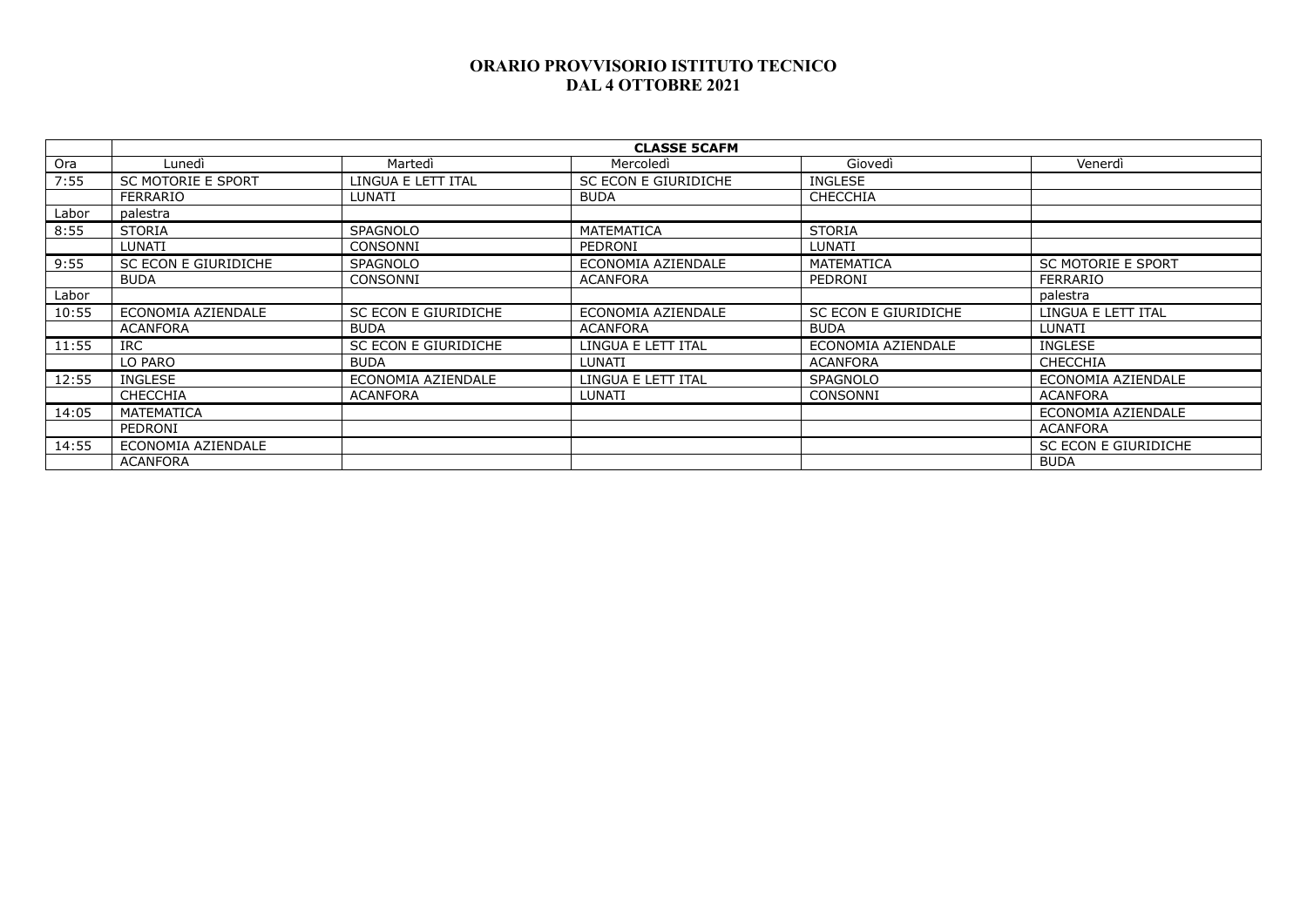|       | <b>CLASSE 3RA</b>    |                           |                      |                           |                    |  |
|-------|----------------------|---------------------------|----------------------|---------------------------|--------------------|--|
| Ora   | Lunedì               | Martedì                   | Mercoledì            | Giovedì                   | Venerdì            |  |
| 7:55  | SC ECON E GIURIDICHE | <b>INGLESE</b>            |                      | MATEMATICA                | ECONOMIA AZIENDALE |  |
|       | GRAZIANO             | <b>MARTINO</b>            |                      | PEDRONI                   | <b>BISCIONE</b>    |  |
| 8:55  | <b>INGLESE</b>       | SC ECON E GIURIDICHE      |                      | <b>SC MOTORIE E SPORT</b> | ECONOMIA AZIENDALE |  |
|       | MARTINO              | <b>GRAZIANO</b>           |                      | MOLARO                    | <b>BISCIONE</b>    |  |
| Labor |                      |                           |                      | palestra                  |                    |  |
| 9:55  | LINGUA E LETT ITAL   | ECONOMIA AZIENDALE        | <b>FRANCESE</b>      | SC ECON E GIURIDICHE      | <b>FRANCESE</b>    |  |
|       |                      | <b>BISCIONE</b>           | ZANDALASINI          | <b>GRAZIANO</b>           | ZANDALASINI        |  |
| 10:55 | <b>FRANCESE</b>      | TECN. COMUNICAZIONE       | MATEMATICA           | TECN. COMUNICAZIONE       | LINGUA E LETT ITAL |  |
|       | ZANDALASINI          | <b>BREVETTI</b>           | PEDRONI              | <b>BREVETTI</b>           |                    |  |
| 11:55 | <b>STORIA</b>        | LINGUA E LETT ITAL        | <b>STORIA</b>        | ECONOMIA AZIENDALE        | <b>SPAGNOLO</b>    |  |
|       |                      |                           |                      | <b>BISCIONE</b>           | AULETTA            |  |
| 12:55 | <b>MATEMATICA</b>    | LINGUA E LETT ITAL        | <b>SPAGNOLO</b>      | <b>INGLESE</b>            | <b>IRC</b>         |  |
|       | PEDRONI              |                           | AULETTA              | <b>MARTINO</b>            | LAI.               |  |
| 14:05 | ECONOMIA AZIENDALE   | <b>SC MOTORIE E SPORT</b> | <b>SPAGNOLO</b>      |                           |                    |  |
|       | <b>BISCIONE</b>      | MOLARO                    | <b>AULETTA</b>       |                           |                    |  |
| Labor |                      | palestra                  |                      |                           |                    |  |
| 14:55 |                      |                           | SC ECON E GIURIDICHE |                           |                    |  |
|       |                      |                           | <b>GRAZIANO</b>      |                           |                    |  |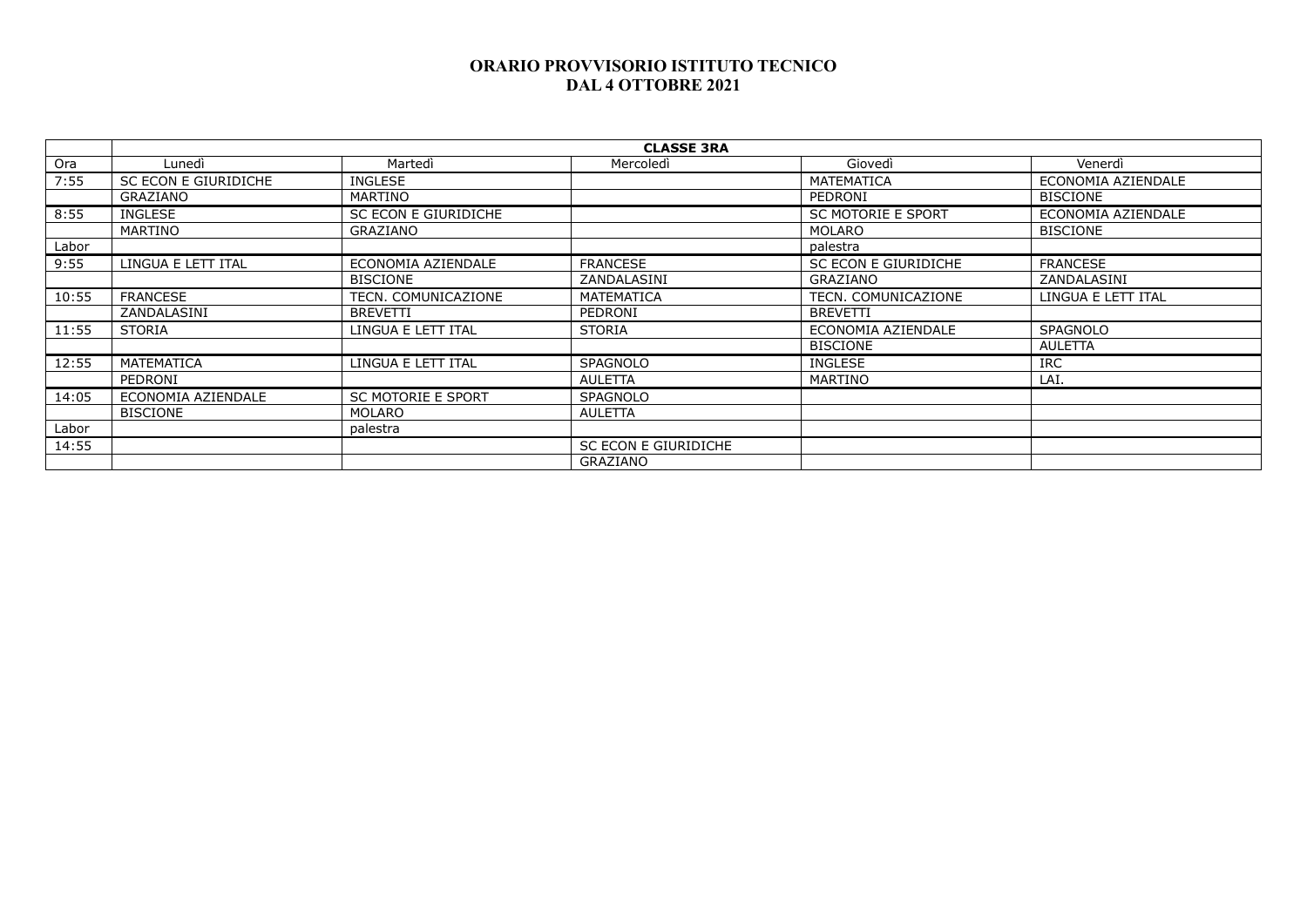|       | <b>CLASSE 3RB</b>         |                      |                           |                    |                         |  |
|-------|---------------------------|----------------------|---------------------------|--------------------|-------------------------|--|
| Ora   | Lunedì                    | Martedì              | Mercoledì                 | Giovedì            | Venerdì                 |  |
| 7:55  | SC ECON E GIURIDICHE      | <b>INFORMATICA</b>   |                           | ECONOMIA AZIENDALE | <b>FRANCESE TEDESCO</b> |  |
|       | GALLO                     | OREFICE              |                           | <b>BARBIERO</b>    | ZANDALASINI RASO        |  |
| 8:55  | FRANCESE TEDESCO          | MATEMATICA APPLICATA |                           | ECONOMIA AZIENDALE | <b>FRANCESE TEDESCO</b> |  |
|       | ZANDALASINI RASO          | TRIPARI              |                           | BARBIERO           | ZANDALASINI RASO        |  |
| 9:55  | LINGUA E LETT ITAL        | <b>SPAGNOLO</b>      | <b>INGLESE</b>            | ECONOMIA AZIENDALE | <b>INGLESE</b>          |  |
|       | SPADARO                   | AULETTA              | DE MASI                   | <b>BARBIERO</b>    | DE MASI                 |  |
| 10:55 | LINGUA E LETT ITAL        | <b>SPAGNOLO</b>      | SC ECON E GIURIDICHE      | <b>STORIA</b>      | MATEMATICA APPLICATA    |  |
|       | SPADARO                   | AULETTA              | <b>GALLO</b>              | <b>SPADARO</b>     | TRIPARI                 |  |
| 11:55 | <b>SC MOTORIE E SPORT</b> | ECONOMIA AZIENDALE   | <b>SC MOTORIE E SPORT</b> | <b>INFORMATICA</b> | SC ECON E GIURIDICHE    |  |
|       | <b>BUSCA</b>              | <b>BARBIERO</b>      | <b>BUSCA</b>              | <b>OREFICE</b>     | <b>GALLO</b>            |  |
| Labor | palestra                  |                      | palestra                  |                    |                         |  |
| 12:55 | <b>INGLESE</b>            | ECONOMIA AZIENDALE   | MATEMATICA APPLICATA      | <b>STORIA</b>      | <b>SPAGNOLO</b>         |  |
|       | DE MASI                   | <b>BARBIERO</b>      | TRIPARI                   | <b>SPADARO</b>     | AULETTA                 |  |
| 14:05 | <b>IRC</b>                | SC ECON E GIURIDICHE | LINGUA E LETT ITAL        |                    |                         |  |
|       | LAI                       | <b>GALLO</b>         | SPADARO                   |                    |                         |  |
| 14:55 |                           |                      | LINGUA E LETT ITAL        |                    |                         |  |
|       |                           |                      | <b>SPADARO</b>            |                    |                         |  |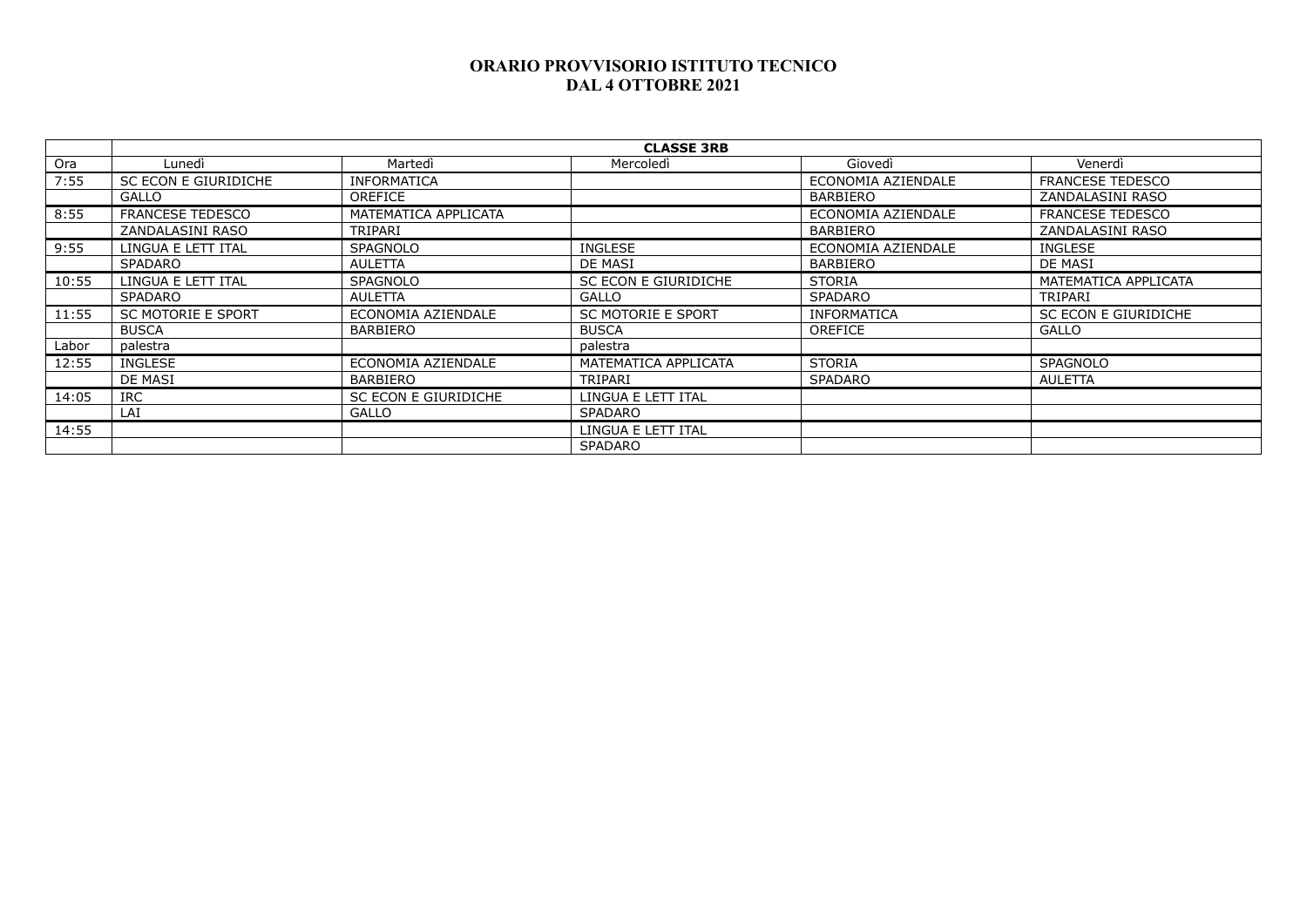|       | <b>CLASSE 4RA</b>         |                         |                           |                         |                         |  |
|-------|---------------------------|-------------------------|---------------------------|-------------------------|-------------------------|--|
| Ora   | Lunedì                    | Martedì                 | Mercoledì                 | Giovedì                 | Venerdì                 |  |
| 7:55  | <b>INGLESE</b>            | <b>MATEMATICA</b>       |                           | SC ECON E GIURIDICHE    | SC ECON E GIURIDICHE    |  |
|       | MARTINO                   | PEDRONI                 |                           | <b>GRAZIANO</b>         | GRAZIANO                |  |
| 8:55  | TECN. COMUNICAZIONE       | LINGUA E LETT ITAL      |                           | <b>INGLESE</b>          | MATEMATICA              |  |
|       | <b>BREVETTI</b>           | <b>CORICA</b>           |                           | MARTINO                 | PEDRONI                 |  |
| Compr |                           |                         |                           | <b>DIAMANTI</b>         |                         |  |
| 9:55  | ECONOMIA AZIENDALE        | LINGUA E LETT ITAL      | TECN. COMUNICAZIONE       | ECONOMIA AZIENDALE      | <b>STORIA</b>           |  |
|       | <b>BISCIONE</b>           | <b>CORICA</b>           | <b>BREVETTI</b>           | <b>BISCIONE</b>         | <b>CORICA</b>           |  |
| 10:55 | ECONOMIA AZIENDALE        | <b>FRANCESE TEDESCO</b> | <b>STORIA</b>             | <b>FRANCESE TEDESCO</b> | <b>IRC</b>              |  |
|       | <b>BISCIONE</b>           | ZANDALASINI RASO        | <b>CORICA</b>             | ZANDALASINI RASO        | LAI                     |  |
| 11:55 | MATEMATICA                | ECONOMIA AZIENDALE      | <b>SC MOTORIE E SPORT</b> | LINGUA E LETT ITAL      | <b>FRANCESE TEDESCO</b> |  |
|       | PEDRONI                   | <b>BISCIONE</b>         | MOLARO                    | <b>CORICA</b>           | ZANDALASINI RASO        |  |
| Labor |                           |                         | palestra                  |                         |                         |  |
| 12:55 | <b>SC MOTORIE E SPORT</b> | SC ECON E GIURIDICHE    | ECONOMIA AZIENDALE        | LINGUA E LETT ITAL      | <b>INGLESE</b>          |  |
|       | MOLARO                    | GRAZIANO                | <b>BISCIONE</b>           | <b>CORICA</b>           | MARTINO                 |  |
| Labor | palestra                  |                         |                           |                         |                         |  |
| 14:05 | <b>SPAGNOLO</b>           |                         | SC ECON E GIURIDICHE      |                         |                         |  |
|       | <b>AULETTA</b>            |                         | GRAZIANO                  |                         |                         |  |
| 14:55 | <b>SPAGNOLO</b>           |                         | <b>SPAGNOLO</b>           |                         |                         |  |
|       | AULETTA                   |                         | AULETTA                   |                         |                         |  |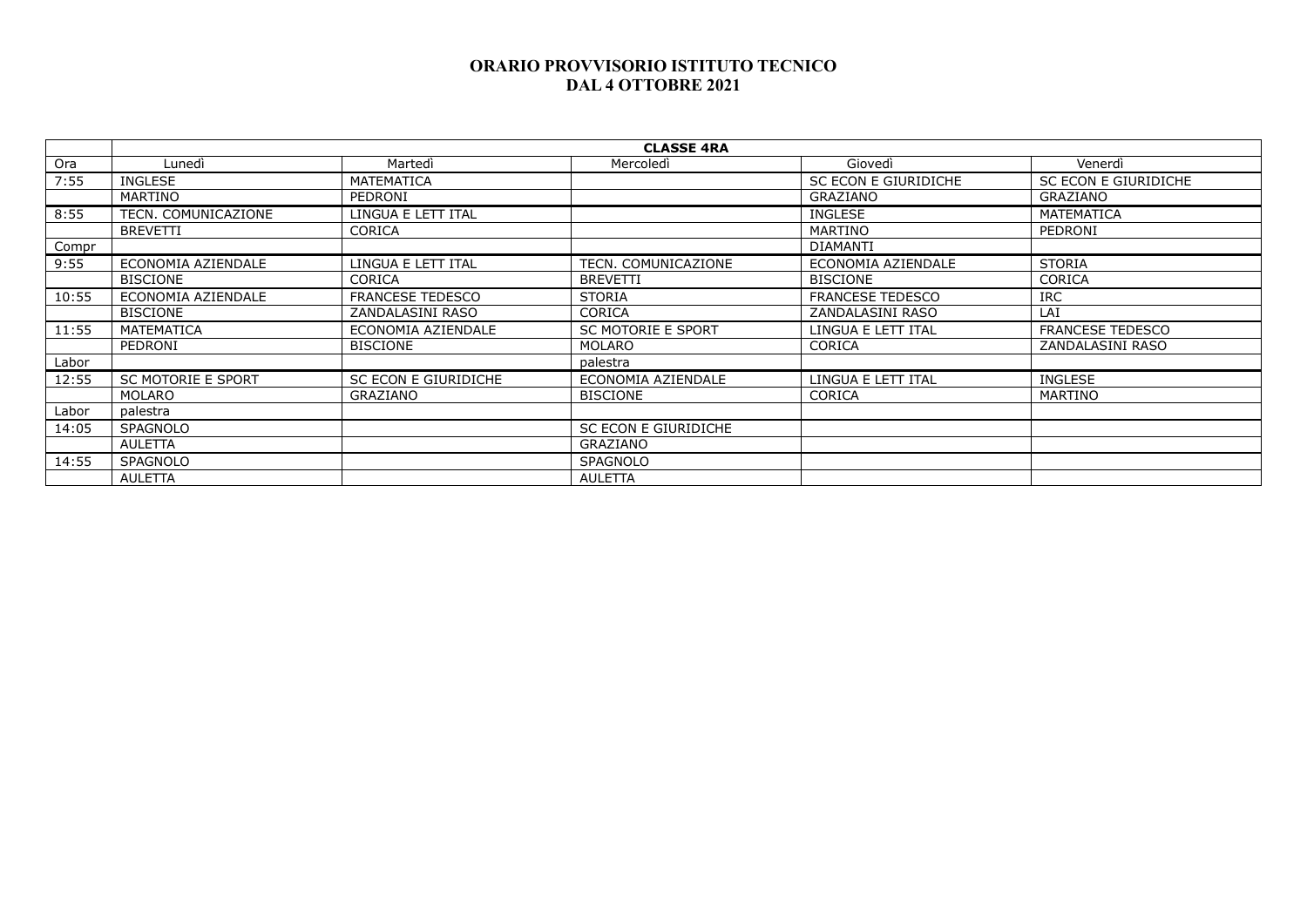|       | <b>CLASSE 5RA</b>    |                           |                      |                           |                      |  |
|-------|----------------------|---------------------------|----------------------|---------------------------|----------------------|--|
| Ora   | Lunedì               | Martedì                   | Mercoledì            | Giovedì                   | Venerdì              |  |
| 7:55  | SC ECON E GIURIDICHE | <b>STORIA</b>             | LINGUA E LETT ITAL   | <b>SC MOTORIE E SPORT</b> |                      |  |
|       | <b>SPOTORNO</b>      | <b>CORICA</b>             | <b>CORICA</b>        | MOLARO                    |                      |  |
| Labor |                      |                           |                      | palestra                  |                      |  |
| 8:55  | ECONOMIA AZIENDALE   | <b>FRANCESE TEDESCO</b>   | LINGUA E LETT ITAL   | ECONOMIA AZIENDALE        |                      |  |
|       | <b>BERTAGNOLI</b>    | ZANDALASINI AMBROSINI     | <b>CORICA</b>        | <b>BERTAGNOLI</b>         |                      |  |
| 9:55  | <b>INGLESE</b>       | <b>FRANCESE TEDESCO</b>   | ECONOMIA AZIENDALE   | ECONOMIA AZIENDALE        | ECONOMIA AZIENDALE   |  |
|       | MARTINO              | ZANDALASINI AMBROSINI     | BERTAGNOLI           | <b>BERTAGNOLI</b>         | <b>BERTAGNOLI</b>    |  |
| 10:55 | MATEMATICA           | <b>SC MOTORIE E SPORT</b> | SC ECON E GIURIDICHE | <b>STORIA</b>             | MATEMATICA           |  |
|       | PEDRONI              | <b>MOLARO</b>             | <b>SPOTORNO</b>      | <b>CORICA</b>             | PEDRONI              |  |
| Labor |                      | palestra                  |                      |                           |                      |  |
| 11:55 | ECONOMIA AZIENDALE   | SC ECON E GIURIDICHE      | SC ECON E GIURIDICHE | <b>INGLESE</b>            | INGLESE              |  |
|       | BERTAGNOLI           | <b>SPOTORNO</b>           | <b>SPOTORNO</b>      | MARTINO                   | <b>MARTINO</b>       |  |
| 12:55 | LINGUA E LETT ITAL   | <b>SPAGNOLO</b>           | MATEMATICA           | <b>FRANCESE TEDESCO</b>   | SC ECON E GIURIDICHE |  |
|       | <b>CORICA</b>        | AULETTA                   | PEDRONI              | ZANDALASINI AMBROSINI     | <b>SPOTORNO</b>      |  |
| 14:05 | LINGUA E LETT ITAL   |                           |                      |                           | <b>SPAGNOLO</b>      |  |
|       | <b>CORICA</b>        |                           |                      |                           | AULETTA              |  |
| 14:55 | <b>IRC</b>           |                           |                      |                           | <b>SPAGNOLO</b>      |  |
|       | LO PARO              |                           |                      |                           | AULETTA              |  |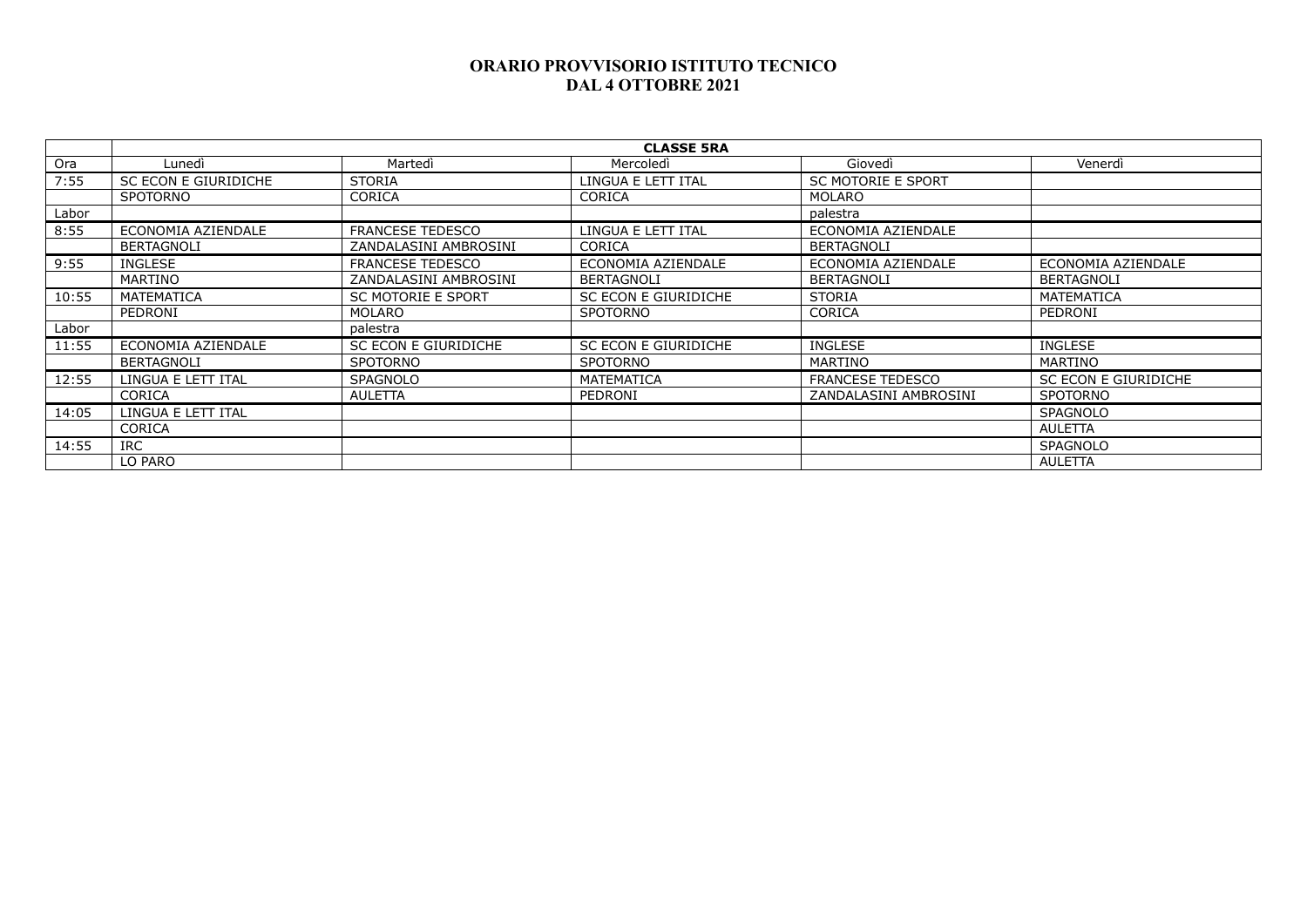|       | <b>CLASSE 3SSIA</b>       |                           |                      |                           |                           |  |  |
|-------|---------------------------|---------------------------|----------------------|---------------------------|---------------------------|--|--|
| Ora   | Lunedì                    | Martedì                   | Mercoledì            | Giovedì                   | Venerdì                   |  |  |
| 7:55  | <b>STORIA</b>             | MATEMATICA APPLICATA      |                      | <b>INGLESE</b>            | FRANCESE SPAGNOLO TEDESCO |  |  |
|       | <b>ANTONELLI</b>          | TRIPARI                   |                      | <b>GIOLI</b>              | SCHIAVONE CONSONNI RASO   |  |  |
| 8:55  | FRANCESE SPAGNOLO TEDESCO | ECONOMIA AZIENDALE        |                      | <b>SC MOTORIE E SPORT</b> | FRANCESE SPAGNOLO TEDESCO |  |  |
|       | SCHIAVONE CONSONNI RASO   | <b>BISCIONE</b>           |                      | <b>BUSCA</b>              | SCHIAVONE CONSONNI RASO   |  |  |
| Labor |                           |                           |                      | palestra                  |                           |  |  |
| 9:55  | SC ECON E GIURIDICHE      | <b>INFORMATICA</b>        | SC ECON E GIURIDICHE | SC ECON E GIURIDICHE      | ECONOMIA AZIENDALE        |  |  |
|       | <b>GALLO</b>              | <b>BREVETTI</b>           | <b>GALLO</b>         | <b>GALLO</b>              | <b>BISCIONE</b>           |  |  |
| Compr |                           | LODATO                    |                      |                           | LODATO                    |  |  |
| 10:55 | <b>STORIA</b>             | SC ECON E GIURIDICHE      | ECONOMIA AZIENDALE   | MATEMATICA APPLICATA      | LINGUA E LETT ITAL        |  |  |
|       | <b>ANTONELLI</b>          | GALLO                     | <b>BISCIONE</b>      | TRIPARI                   | <b>ANTONELLI</b>          |  |  |
| 11:55 | <b>INFORMATICA</b>        | SC ECON E GIURIDICHE      | <b>INFORMATICA</b>   | <b>INFORMATICA</b>        | LINGUA E LETT ITAL        |  |  |
|       | <b>BREVETTI</b>           | <b>GALLO</b>              | <b>BREVETTI</b>      | <b>BREVETTI</b>           | <b>ANTONELLI</b>          |  |  |
| Compr |                           |                           | <b>LODATO</b>        |                           |                           |  |  |
| 12:55 | MATEMATICA APPLICATA      | <b>IRC</b>                | <b>INGLESE</b>       | ECONOMIA AZIENDALE        | SC ECON E GIURIDICHE      |  |  |
|       | <b>TRIPARI</b>            | LAI                       | GIOLI                | <b>BISCIONE</b>           | <b>GALLO</b>              |  |  |
| 14:05 | <b>INGLESE</b>            | <b>SC MOTORIE E SPORT</b> | LINGUA E LETT ITAL   |                           |                           |  |  |
|       | GIOLI                     | <b>BUSCA</b>              | <b>ANTONELLI</b>     |                           |                           |  |  |
| Labor |                           | palestra                  |                      |                           |                           |  |  |
| 14:55 |                           |                           | LINGUA E LETT ITAL   |                           |                           |  |  |
|       |                           |                           | <b>ANTONELLI</b>     |                           |                           |  |  |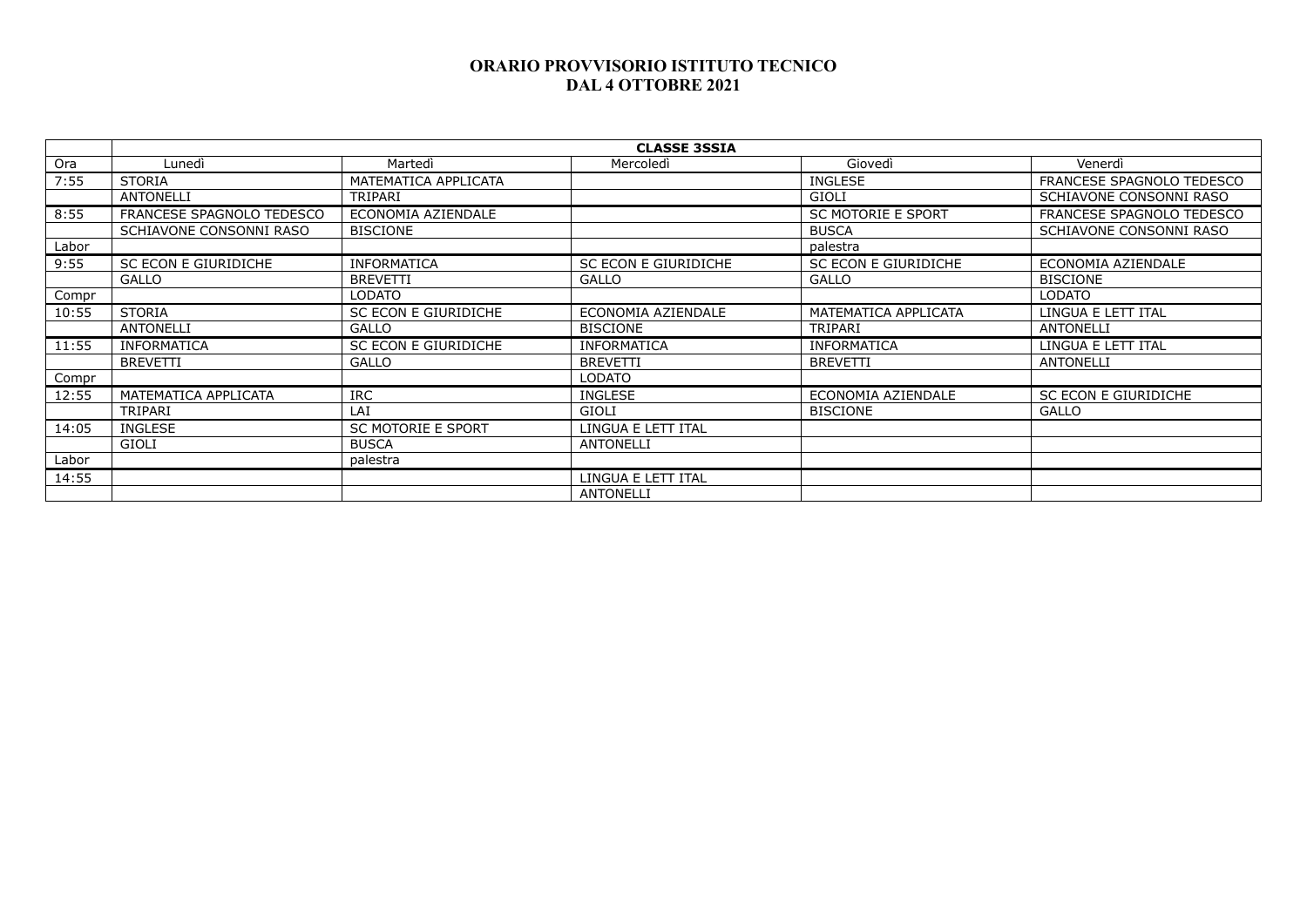|       | <b>CLASSE 4SSIA</b>       |                      |                           |                    |                      |  |
|-------|---------------------------|----------------------|---------------------------|--------------------|----------------------|--|
| Ora   | Lunedì                    | Martedì              | Mercoledì                 | Giovedì            | Venerdì              |  |
| 7:55  | <b>INFORMATICA</b>        | <b>INFORMATICA</b>   |                           | LINGUA E LETT ITAL | <b>STORIA</b>        |  |
|       | <b>BREVETTI</b>           | <b>BREVETTI</b>      |                           | <b>CORICA</b>      | <b>CORICA</b>        |  |
| 8:55  | SC ECON E GIURIDICHE      | ECONOMIA AZIENDALE   |                           | LINGUA E LETT ITAL | MATEMATICA APPLICATA |  |
|       | GRAZIANO                  | VITALI               |                           | <b>CORICA</b>      | TRIPARI              |  |
| 9:55  | INGLESE                   | ECONOMIA AZIENDALE   | <b>STORIA</b>             | <b>INGLESE</b>     | SC ECON E GIURIDICHE |  |
|       | GIOLI                     | VITALI               | <b>CORICA</b>             | GIOLI              | GRAZIANO             |  |
| Compr |                           |                      |                           | DIAMANTI           |                      |  |
| 10:55 | LINGUA E LETT ITAL        | ECONOMIA AZIENDALE   | MATEMATICA APPLICATA      | ECONOMIA AZIENDALE | SC ECON E GIURIDICHE |  |
|       | <b>CORICA</b>             | <b>VITALI</b>        | TRIPARI                   | VITALI             | GRAZIANO             |  |
| Compr |                           | <b>LODATO</b>        |                           |                    |                      |  |
| 11:55 | LINGUA E LETT ITAL        | SC ECON E GIURIDICHE | SC ECON E GIURIDICHE      | ECONOMIA AZIENDALE | <b>INFORMATICA</b>   |  |
|       | <b>CORICA</b>             | GRAZIANO             | GRAZIANO                  | <b>VITALI</b>      | <b>BREVETTI</b>      |  |
| 12:55 | <b>SC MOTORIE E SPORT</b> | ECONOMIA AZIENDALE   | <b>INFORMATICA</b>        | ECONOMIA AZIENDALE | <b>INFORMATICA</b>   |  |
|       | <b>BUSCA</b>              | <b>VITALI</b>        | <b>BREVETTI</b>           | VITALI             | <b>BREVETTI</b>      |  |
| Compr |                           |                      | <b>LODATO</b>             |                    | <b>LODATO</b>        |  |
| Labor | palestra                  |                      |                           |                    |                      |  |
| 14:05 | <b>IRC</b>                |                      | <b>INGLESE</b>            |                    |                      |  |
|       | LO PARO                   |                      | GIOLI                     |                    |                      |  |
| 14:55 | MATEMATICA APPLICATA      |                      | <b>SC MOTORIE E SPORT</b> |                    |                      |  |
|       | TRIPARI                   |                      | <b>BUSCA</b>              |                    |                      |  |
| Labor |                           |                      | palestra                  |                    |                      |  |